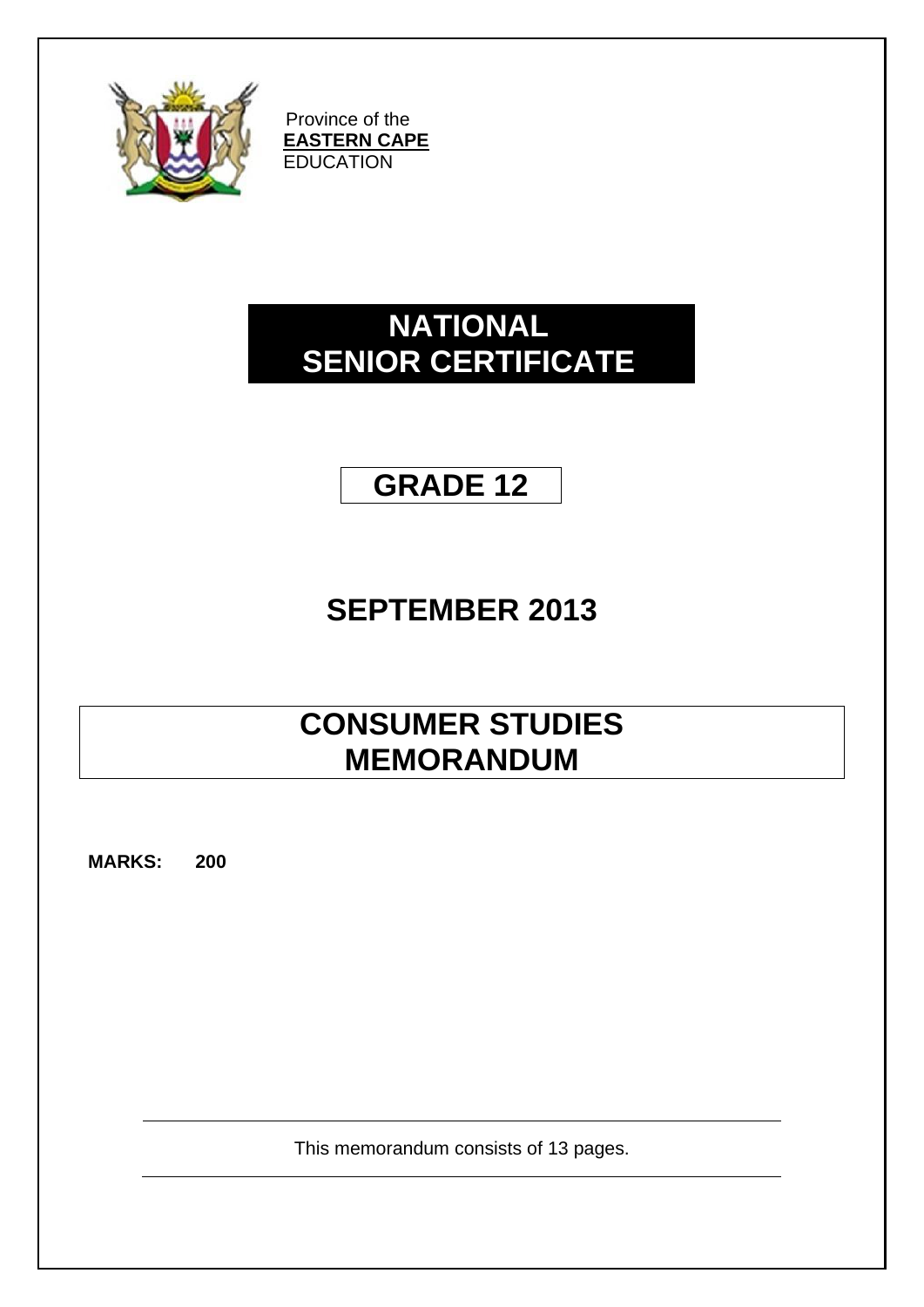### **ANSWER SHEET**

#### GRADE 12 SEPTEMBER 2013

# **SECTION A**

| 1.1.1  | A | ð | $\mathsf C$ | D | (1) | 1.2.1               | A     | B                  | Č                           | D              | E | F |
|--------|---|---|-------------|---|-----|---------------------|-------|--------------------|-----------------------------|----------------|---|---|
| 1.1.2  | A | B | Č           | D | (1) | 1.2.2               | A     | B                  | $\mathsf C$                 | D              | 長 | F |
| 1.1.3  | A | ð | $\mathsf C$ | D | (1) | 1.2.3               | Α     | B                  | C                           | n              | E | F |
| 1.1.4  | A | B | C           | ð | (1) | 1.2.4               | Α     | B                  | $\mathsf C$                 | D              | E | F |
| 1.1.5  | A | B | Ć           | D | (1) | 1.2.5               | A     | ð                  | $\mathsf C$                 | D              | E | F |
| 1.1.6  | A | ð | $\mathsf C$ | D | (1) |                     |       |                    |                             |                |   |   |
| 1.1.7  | A | B | ర           | D | (1) |                     |       |                    |                             |                |   |   |
| 1.1.8  | A | ð | $\mathsf C$ | D | (1) |                     |       |                    |                             |                |   |   |
| 1.1.9  | A | B | $\mathsf C$ | Ď | (1) |                     |       |                    |                             | (5 x 1)        |   | 5 |
| 1.1.10 | Ă | B | $\mathsf C$ | D | (2) |                     |       |                    |                             |                |   |   |
| 1.1.11 | A | ð | $\mathsf C$ | D | (2) | <b>QUESTION 1.3</b> |       |                    |                             |                |   |   |
| 1.1.12 | A | ð | $\mathsf C$ | D | (1) |                     |       |                    |                             |                |   |   |
| 1.1.13 | Ă | B | $\mathsf C$ | D | (1) | 1.3.1               |       | <b>Title Deeds</b> |                             |                |   |   |
| 1.1.14 | A | B | $\mathsf C$ | ð | (1) | 1.3.2               |       |                    | <b>Transfer duty</b>        |                |   |   |
| 1.1.15 | A | B | Ć           | D | (2) | 1.3.3               | Lease |                    |                             |                |   |   |
| 1.1.16 | A | B | $\mathsf C$ | Ď | (2) | 1.3.4               |       |                    | <b>Transfering Attorney</b> |                |   |   |
| 1.1.17 | Ă | B | $\mathsf C$ | D | (1) |                     |       |                    |                             |                |   |   |
| 1.1.18 | A | B | Ć           | D | (2) |                     |       |                    |                             |                |   |   |
| 1.1.19 | A | B | C           | Ď | (2) |                     |       |                    |                             | $(4 \times 1)$ |   |   |
| 1.1.20 | A | B | ర           | D | (1) |                     |       |                    |                             |                |   |   |
| 1.1.21 | Ă | B | $\mathsf C$ | D | (1) | <b>QUESTION 1.4</b> |       |                    |                             |                |   |   |

#### **QUESTION 1.1 QUESTION 1.2**

| 1.2.1 | A | В |   |   | E | F |
|-------|---|---|---|---|---|---|
| 1.2.2 | А | B | С |   |   |   |
| 1.2.3 | А | Β | C |   | E |   |
| 1.2.4 | А | B | C | D | E |   |
| 1.2.5 |   |   | C | D | Е |   |

| $(5 \times 1)$ | 5 |
|----------------|---|

# **QUESTION 1.3**

| 1.3.1   Title Deeds          |
|------------------------------|
| 1.3.2   Transfer duty        |
| $1.3.3$   Lease              |
| 1.3.4   Transfering Attorney |



| 71 | <b>QUESTION 1.4</b> |
|----|---------------------|
|    | I)                  |
|    | R                   |
| 27 | A                   |
|    | C                   |
|    |                     |

| <b>STATE</b> |  |
|--------------|--|

| <b>TOTAL</b> |  |
|--------------|--|
|              |  |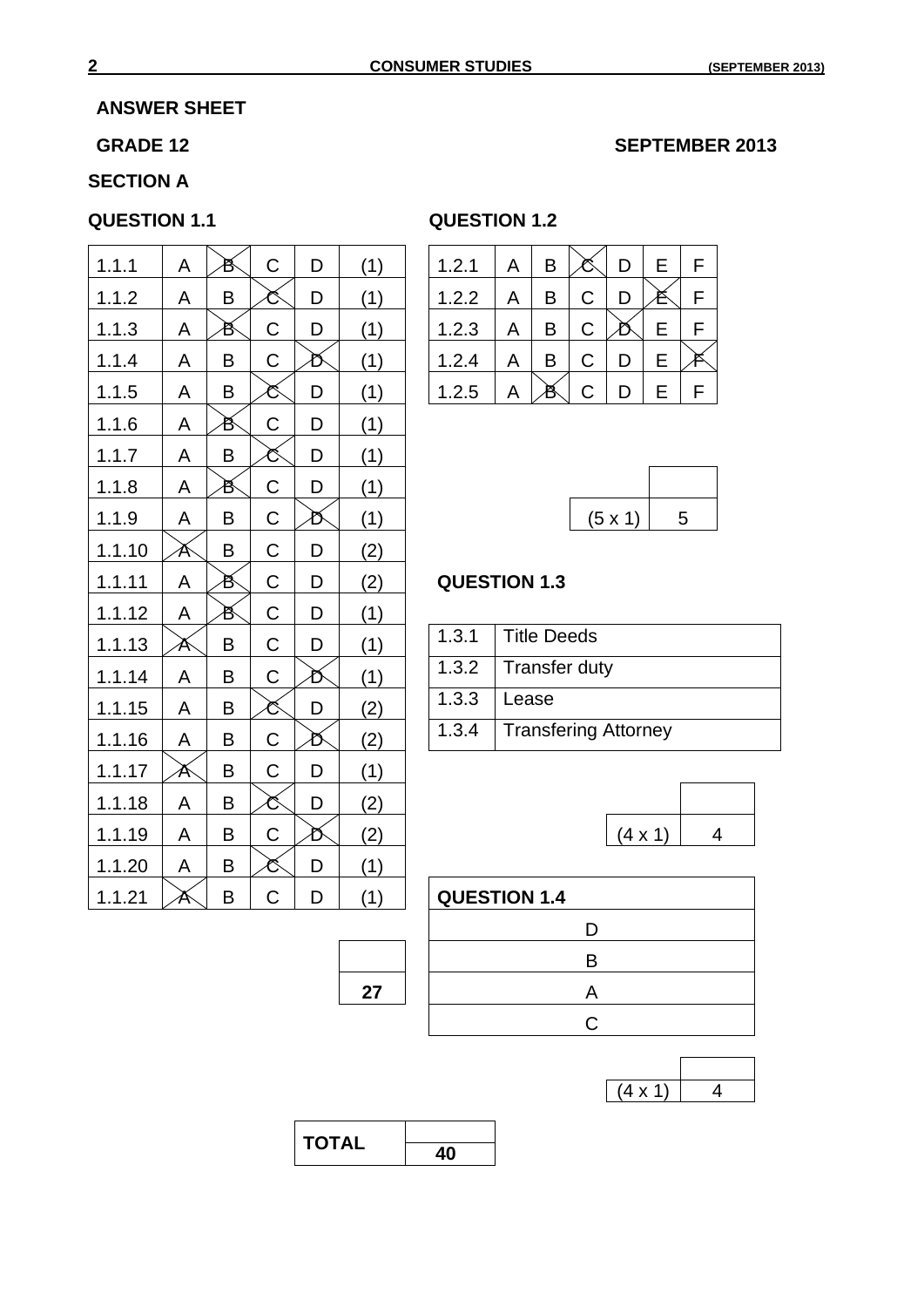# **SECTION B: FOOD AND NUTRITION**

#### **QUESTION 2**

2.1 2.1.1 **Identify the health-related condition**

Diabetes Type II  $\checkmark$  (2) *Understanding LO 12.2.1*

#### 2.1.2 **Explain why Sanchia is experiencing the symptoms mentioned in the scenario.**

- $\bullet$  Her body does not produce enough insulin  $\checkmark$  to control her blood glucose level properly.  $\checkmark$
- As a result the glucose is not transported to the body cells  $\checkmark$  and she is therefore feeling tired  $\checkmark$  and lost weight.  $\checkmark$
- Her blood glucose levels are elevated  $\checkmark$  and the excess glucose must be excreted via the urine.  $\checkmark$  In order to urinate more, she feels thirsty more often than usual.  $\checkmark$  (Any 6 x 1) (6) *Understanding LO 12.2.1*

# 2.1.3 **Food choice**

Provita with low-fat cheese as it has low GI  $\checkmark$  and will release glucose  $\checkmark$ slowly into the bloodstream  $\checkmark$  which will give sustained energy  $\checkmark$  and help with weight control. (4) *Application LO 12.2.1*

# 2.2 **Parmalat recently released 'EasyGest', a low-fat, lactose free milk. Explain your answer.**

- Milk intolerance:  $\checkmark$  A person suffering from milk intolerance usually lacks the enzyme lactase  $\checkmark$  and cannot digest the milk sugar, lactose.  $\checkmark$
- Lactose free milk would be tolerated by someone suffering from lactose intolerance. √
- Someone suffering from a milk allergy is allergic to milk protein and would not be able to drink 'EasyGest' as it still contains milk protein. ✓

(Any 4 x 1)

(1 mark milk intolerance + 3 marks for explanation) (4)

*Application LO 12.2.1*

### 2.3 2.3.1 **What does Aids stands for:**

Acquired immune deficiency syndrome  $(2)$ 

#### 2.3.2 **Tabulate your answer as follows:**

|   | (a) Vitamins           | (b) Fruits (Sources)                                        |  |
|---|------------------------|-------------------------------------------------------------|--|
|   | Vitamin A $\checkmark$ | Yellow, orange and red fruits and vegetables.               |  |
|   |                        | $\checkmark$ peaches, apricots, mangoes, oranges<br>(Any 1) |  |
| っ | Vitamin $C \vee$       | Citrus fruits, guavas, mangoes, maroelas,                   |  |
|   |                        | tomatoes, strawberries, paw-paw, minneolas √                |  |
|   |                        | (Any 1)                                                     |  |

*Remember LO 12.2.1*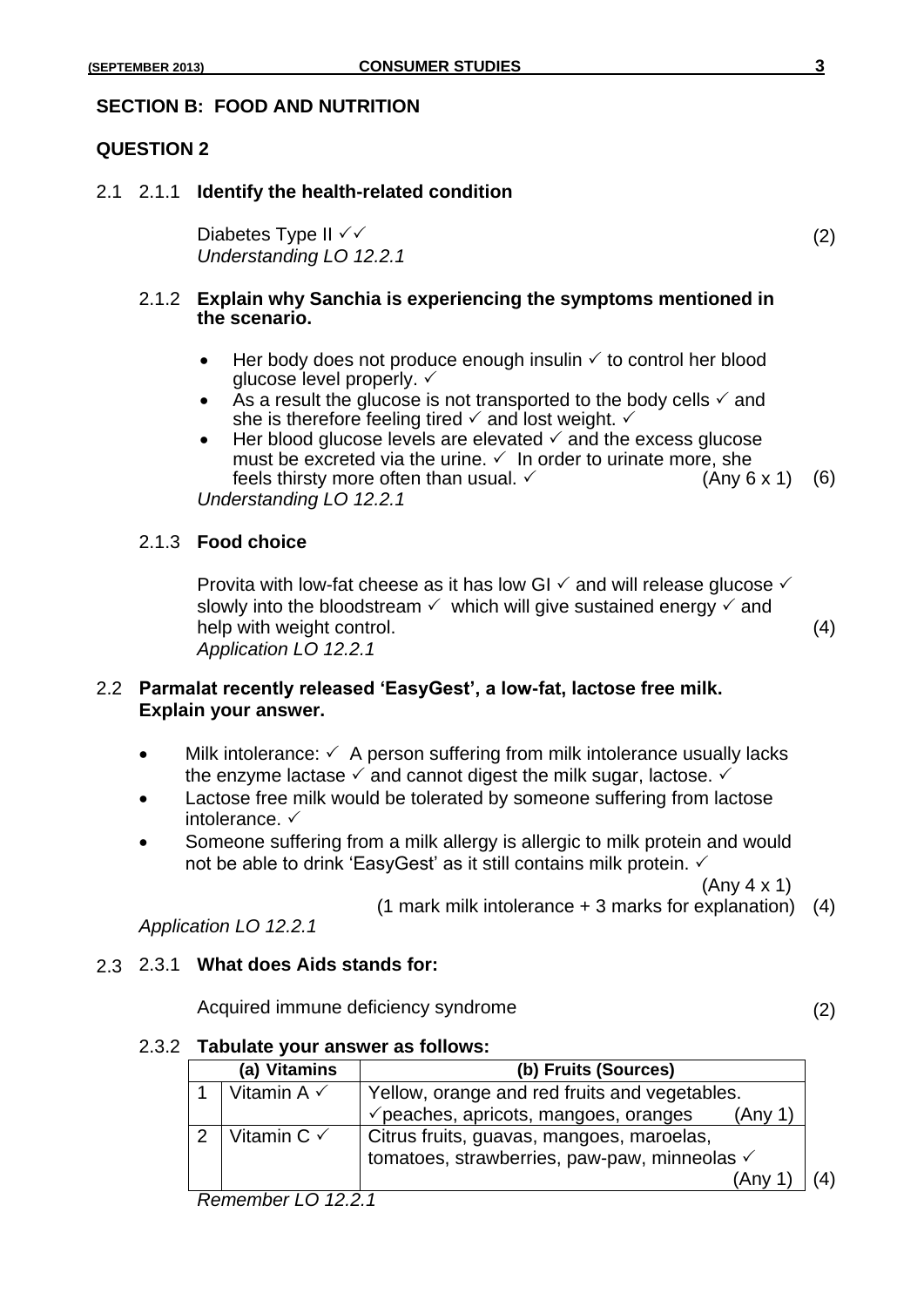| 4   |       | <b>CONSUMER STUDIES</b>                                                                                                                                                                                                                                                                                                                                                                                         | (SEPTEMBER 2013) |
|-----|-------|-----------------------------------------------------------------------------------------------------------------------------------------------------------------------------------------------------------------------------------------------------------------------------------------------------------------------------------------------------------------------------------------------------------------|------------------|
| 2.4 | 2.4.1 | Explain what 'osteoporosis' is and the effect it has on the<br>body.                                                                                                                                                                                                                                                                                                                                            |                  |
|     |       | Osteoporosis means porous bones. ✓<br>$\bullet$<br>It is a disease which reduce bone mass and strength $\checkmark$ and<br>$\bullet$<br>causes bones to fracture easily. $\checkmark$<br>Osteoporotic fractures are a major cause of death and<br>$\bullet$<br>disability. $\checkmark$                                                                                                                         | (4)              |
|     | 2.4.2 | Remembering LO 12.2.1<br>Why does osteoporosis mainly affect the aged?                                                                                                                                                                                                                                                                                                                                          |                  |
|     |       | Around the age of 30, calcium starts to be lost from bones<br>$\bullet$<br>and is not replaced. $\checkmark$<br>This process speeds up in women at menopause. ✓<br>$\bullet$<br>Eventually the continual loss of bone mass can lead to<br>$\bullet$<br>osteoporosis, but this manifest after many years, $\checkmark$ therefore<br>osteoporosis mainly affects the aged.<br>$D_2$ is a subsection of $A \cap A$ | (4)              |

*Remembering LO 12.2.1*

# 2.4.3 **List TWO minerals salts/elements**

- $\bullet$  Calcium  $\checkmark$
- Phosphorous  $\checkmark$  (2) *Remembering LO 12.2.1*

# 2.5 **A young worker has a high blood cholesterol level. Propose a suitable high-fibre packed lunch for him. Motivate the choice of FOUR items to ensure that the meal is balanced.**

- $\bullet$  Water-soluble fibre lowers high blood cholesterol levels.  $\checkmark$ These include oats, legumes and apples. Examples of possible food choices are oatmeal biscuits, salads that include pulses, e.g. chickpeas and/or apples.
- Soluble fibres promotes a feeling of fullness and prevents overeating and obesity, which is a risk factor for coronary heart disease.  $\checkmark$ Include wholegrain products, e.g. whole-wheat bread, seed bread/Provita and fruit with skins.
- Lunch must be low in saturated fat as saturated fat increases cholesterol levels.  $\checkmark$  Include a tub of margarine such as Canola or Flora or oily fish such as pilchards or anchovies.  $\checkmark$
- $\bullet$  Nuts  $\checkmark$  can be included as a protein source which is low in saturated fat, but high in unsaturated fat.  $\checkmark$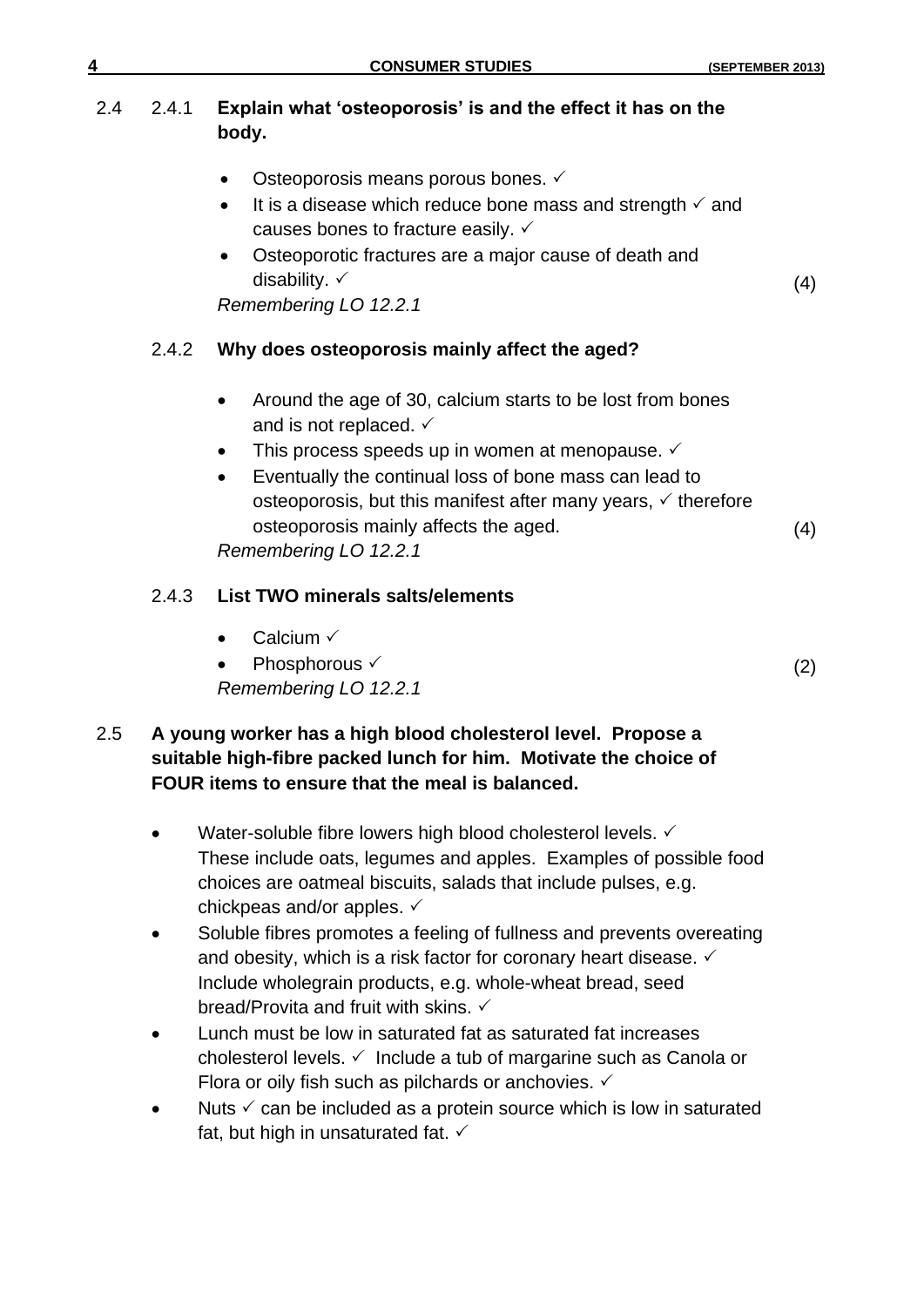• Fruit and vegetables  $\checkmark$  (e.g. carrot sticks) contain anti-oxidants vitamin C and beta-carotene that lowers the risk of CHD.  $\checkmark$  (Any 4 x 2) (8) *Evaluation LO 12.2.1*

# **TOTAL SECTION B: 40**

### **SECTION C: CLOTHING**

#### **QUESTION 3**

#### 3.1 **Explain the following terms:**

#### 3.1.1 **Fashion**

- Fashion is a continuing process of change in dress style, which is accepted and followed by a large group of people at any given time.  $\checkmark\checkmark$
- Fashion is a style of clothing that the majority of people in a country, age group or area wear.  $\sqrt{\sqrt{}}$
- Fashion is the style accepted by a specific group of people at a given time and place.  $\checkmark$  (Any 1 x 2) (2)

#### 3.1.2 **Style**

It is a distinctive form of dress with recognisable qualities that distinguish it. It is a particular 'look' or appearance. (2) *Remembering LO 12.2.3*

# 3.2 **After Grade 12 you have to go for an interview for a white collar career. Describe giving reasons how/why you would need to dress in a certain way.**

- Smart, to make a good first impression.  $\checkmark$
- Clean and neat to convey a positive impression.  $\checkmark$
- If you wear clothes that are different or way-out it, might create a first impression that is negative.  $\checkmark$
- Accessories must suit the outfit to indicate a good impression or/and personality.  $\checkmark$
- Dress to suit the work environment and this shows an interest in the workplace and that you have gone to the trouble to find out.  $\checkmark$
- Suitable colour, e.g. blue suit because it is a soothing colour.  $\checkmark$

 $(Any 4 x 1)$  (4)

*Applying LO 12.2.3*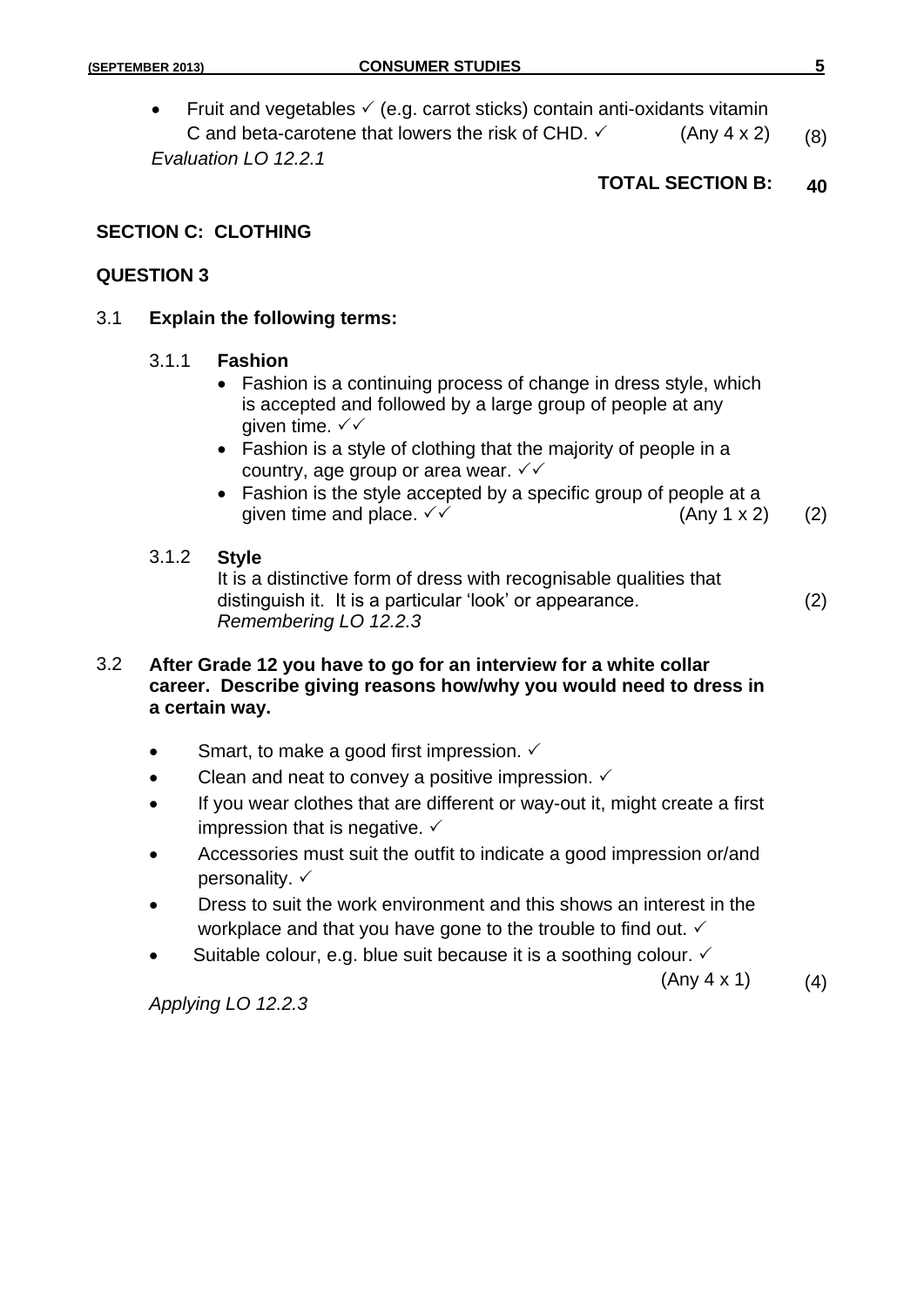# 3.3 **Graph**

- **Graph A:** When one fashion is going out/decline  $\checkmark$  another fashion is coming in/growing.  $\checkmark$
- **Graph B**: Fashions repeat themselves  $\checkmark$  but when they repeat, the impact is less / they are less popular.  $\checkmark$
- **Graph C:** A fashion fad reaches its peak quickly  $\checkmark$  the peak does not last long. A fad disappears quickly.  $\checkmark$  (short-lived) (3 x 2) (6) *Applying LO 12.2.3*

# 3.4 **Pictures**

# 3.4.1 **Classic knitwear**

D Black  $\checkmark$ 

Reason:

- Timeless √
- Does not date  $\checkmark$
- Worn by many age groups  $\checkmark$
- (1 mark for most classic knitwear + 3 marks for reasons) (4) *Applying LO 12.2.3*

#### 3.4.2 **Suitable for formal work-related function**  $C \vee$

# Reason:

- Black  $\checkmark$
- More designer  $\checkmark$  and more formal look  $\checkmark$
- Most suitable for evening function

(1 mark for suitable outfit  $+3$  marks for reasons) (4)

*Applying LO 12.2.3*

# 3.5 3.5.1 **Select the shirt that would be the best choice as one item for a basic working wardrobe for a professional young male and give reasons for your choice.**

• Shirt C (white, 100% cotton)  $\checkmark$ 

# 3 Reasons:

- White is most versatile to mix and match.
- Neutral colour
- 100% cotton and easy to wear for moisture absorption
- Good quality/will last long.
- Classic
- Can be worn in summer and winter.

(1 mark for the outfit and 3 marks for reasons) (4)

*Application LO 12.2.3*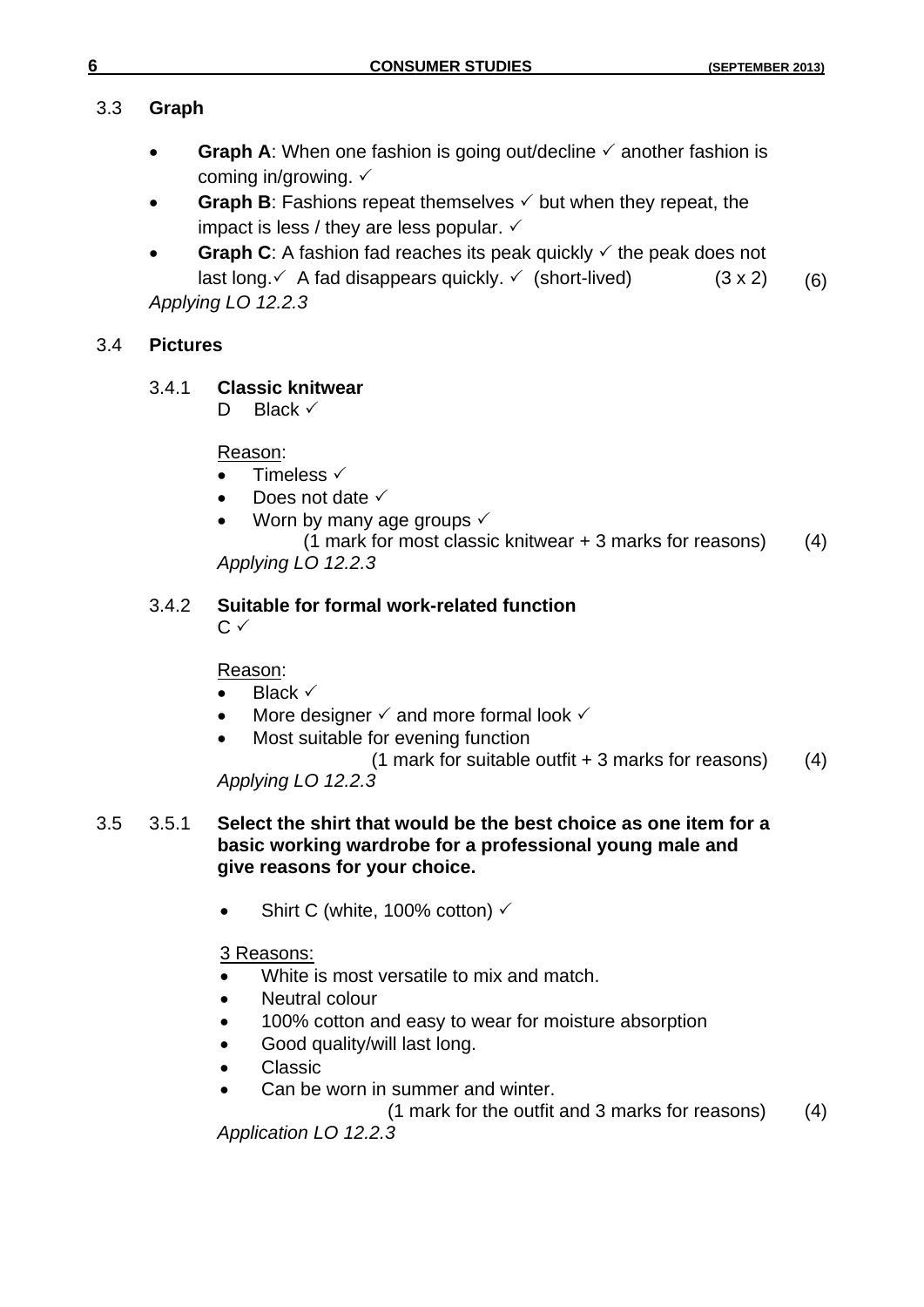- 3.5.2 **You have selected one shirt as an item for a basic working wardrobe. The young male has a pair of black shoes. Suggest FIVE other fundamental items for this man's wardrobe. The items need not be any of the shirts in the pictures.**
	- Two trousers in basic colours, e.g. charcoal/black/grey/ stone. √√
	- One other plain shirt.  $\checkmark$
	- One striped shirt √
	- One jacket-to match both bottoms  $(4)$ *Remembering LO 12.2.3*

# 3.6 **Critically evaluate the following statement: People with a good self-esteem do not feel the need to wear brand labels.**

- Branded clothing is associated with success,  $\checkmark$  wealth  $\checkmark$  and status.  $\checkmark$
- Many people feel good wearing branded clothing  $\checkmark$  and it gives the perception that it increases their popularity,  $\checkmark$  boosts selfconfidence,  $\checkmark$  self-esteem  $\checkmark$  and a sense of belonging/fit in.  $\checkmark$
- People with a good self-esteem have a positive self-image/value themselves/have a realistic sense of self-worth.
- They have the courage to select clothes that suit his or her particular shape/style/skin tone  $\checkmark$  without regard for the opinions of others.  $\checkmark$
- A person with good self-esteem is confident.  $\checkmark$  The greater a person's social confidence, the lower that person's clothing awareness.  $\checkmark$
- Thus, people with a good self-esteem do not necessarily feel the need for or interest in brand labels.  $\checkmark$
- People with a good self-esteem may choose to wear brand labels because of their belief that it is good quality  $\checkmark$  or because they have brand loyalty.  $\checkmark$  (10)

*Evaluation LO 12.2.3*

# **TOTAL SECTION C: 40**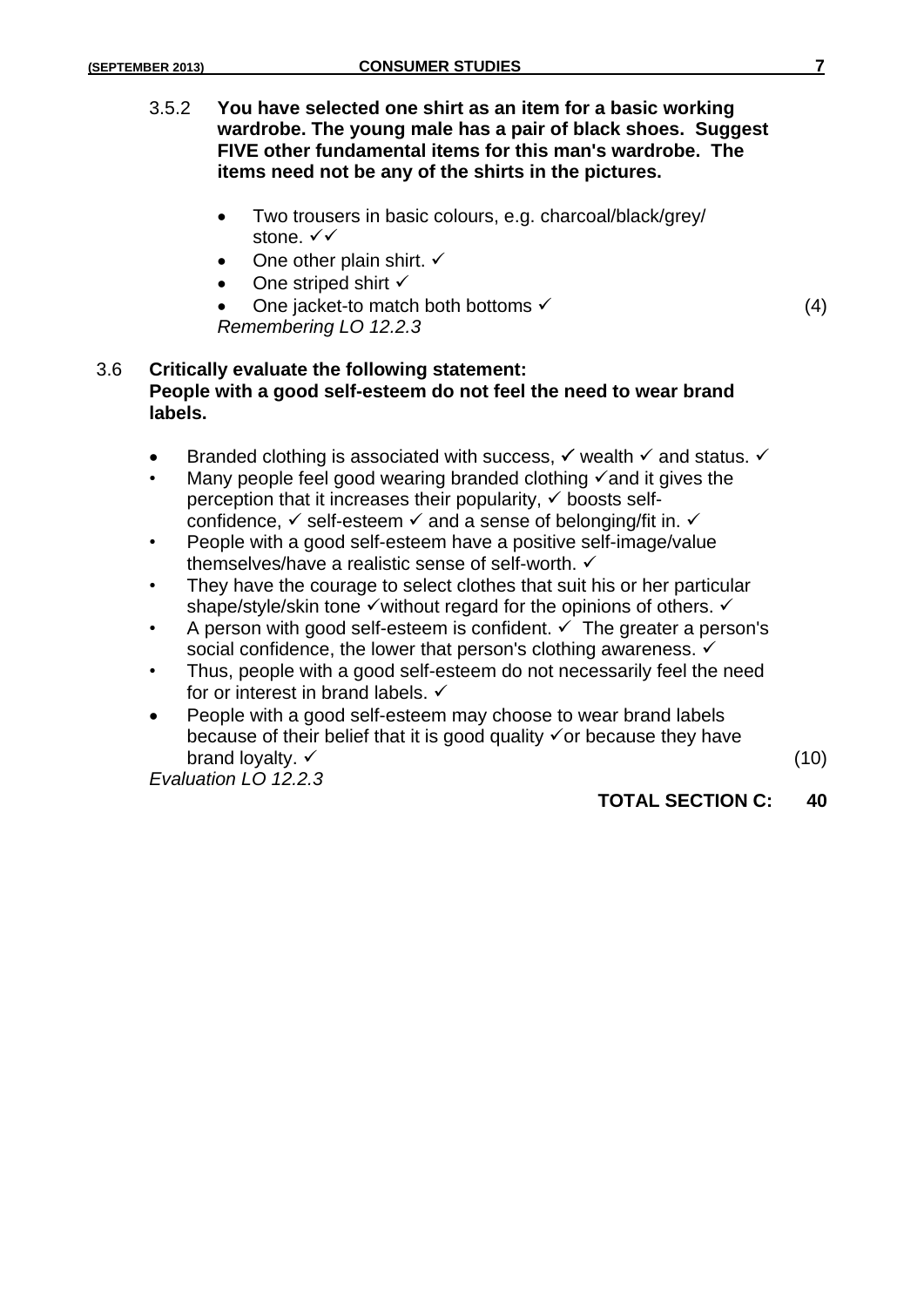# **SECTION D: HOUSING**

# **QUESTION 4**

- 4.1 **Explain the following terms:**
	- 4.1.1 **Mandate**
		- An estate agent is given a mandate to sell the house. (2)

# 4.1.2 **Deeds Office fees**

- Money payable to the Deeds Office.
- To register the property to the buyer's name. (2) *Remembering LO 12.2.5*

# 4.2 **Location is the advice of financial advisors and property experts alike: Motivate this statement.**

- One should buy in the best neighbourhood that you can afford.
- The value of a residence is determined by the location and physical features.
- A house close to schools, place of work, which has access to roads, gyms, churches, entertainment, sports field or parks as it saves travelling, time and cost.
- It is important to buy a house in an area far from factories with noise, refuse dumps, industries that produce bad smells and lots of smoke or soot.
- Buy in a neighbourhood with a low crime rate.
- The right location will increase your wealth over time as the value of your property will increase while the wrong location will decrease the value of your property.  $(4n)(4 \times 1)$  (4)

*Comprehension LO 12.2.5*

# 4.3 **Explain the role of the estate agent to the seller of a property.**

- The estate agent will help the seller by inspecting the property and giving advice on its market value. ✓
- The estate agent must try to find a buyer.  $\checkmark$
- The estate agent must negotiate the purchase price between the buyer and seller.  $\checkmark$
- The estate agent must finalise the transaction in a reasonable amount of time.  $\checkmark$  (4 x 1) (4) *Remembering LO 12.2.5*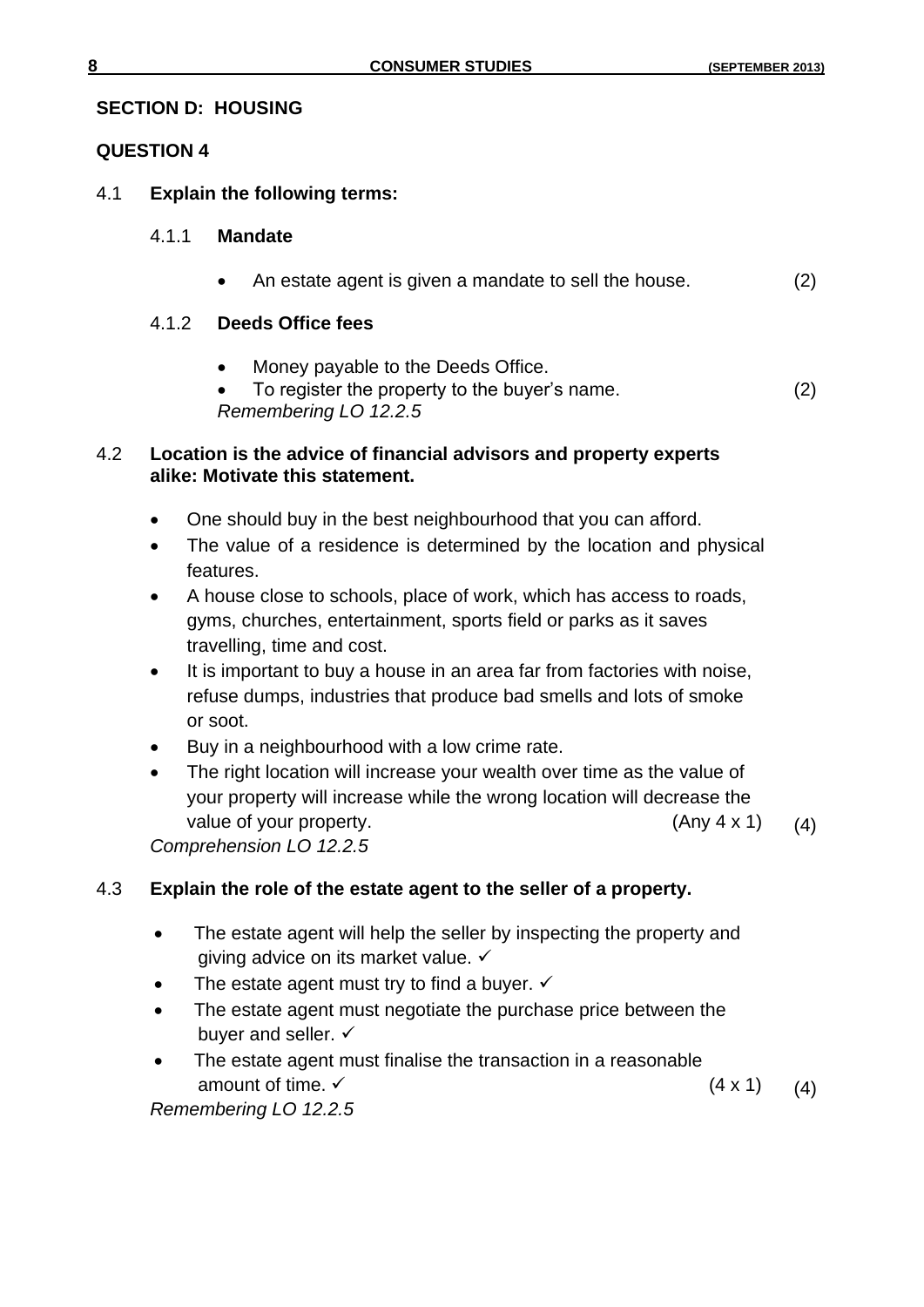### 4.4 **List THREE responsibilities of owning a home.**

- Pay rates and taxes on time.  $\checkmark$
- Pay water and electricity on time.  $\checkmark$
- Do not interfere with the electrical and water meters in any way. Do not try to change the readings.  $\checkmark$
- Get involved in improving the environment and the quality of area you live in.  $\checkmark$
- Maintain the property.  $\checkmark$
- Financial responsibility  $\checkmark$  (Any 3 x 1) (3) *Remembering LO 12.2.5*

# 4.5 **Point out the advantages of renting a home in the current market.**

- Monthly expenses for accommodation may be lower than ownership.
- $\bullet$  It is initially cheaper to rent than to buy.  $\checkmark$
- The tenant does not pay for insurance on the property (must pay own household insurance).  $\checkmark$
- The tenant does not pay property tax or rates.  $\checkmark$
- The tenant is not responsible for the maintenance of the property.  $\checkmark$
- No worry if the market value of the property decreases.  $\checkmark$  (Any 4 x 1) (4) *Remembering LO 12.2.5*

#### 4.6 4.6.1 **Suggest a transaction for Tshepo to acquire the washing machine.**

Instalment sale transaction/hire purchase.  $\checkmark\checkmark$  (2) *Applying LO 12.2.5*

#### 4.6.2 **List THREE advantages and THREE disadvantages of this type of transaction for Tshpo.**

| <b>Advantages</b>                                                                                                                                                                                      | <b>Disadvantages</b>                                                                                                                                                                                                                                                                                                                                                                                |  |
|--------------------------------------------------------------------------------------------------------------------------------------------------------------------------------------------------------|-----------------------------------------------------------------------------------------------------------------------------------------------------------------------------------------------------------------------------------------------------------------------------------------------------------------------------------------------------------------------------------------------------|--|
| It is a safe method of<br>buying transactions.<br>Instalments can be over<br>a period of time.<br>He can use the machine<br>while still paying it off.<br>He can take the washing<br>machine with him. | Tshpo is not the owner until<br>all the instalments have been<br>paid.<br>The retailer can repossess the<br>$\bullet$<br>washing machine if he does<br>not comply with the<br>agreement.<br>The washing machine is more<br>expensive/extra costs to<br>consider, e.g. interest<br>insurance and administration<br>costs.<br>The washing machine may<br>break or be stolen before it is<br>paid for. |  |
| (Any 3 x 1                                                                                                                                                                                             | (Any 3 x 1                                                                                                                                                                                                                                                                                                                                                                                          |  |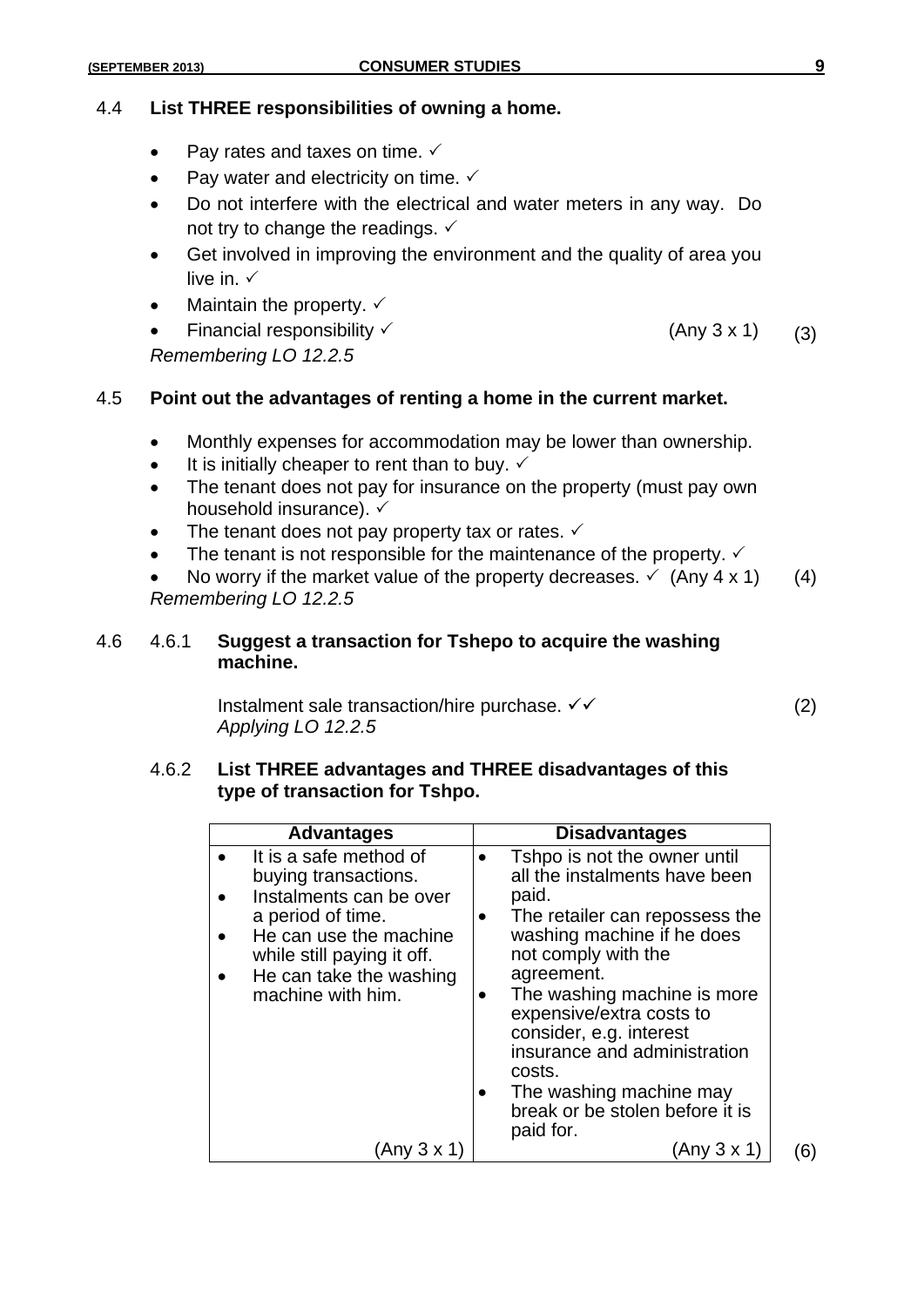#### 4.6.3 **Explain what this guarantee means.**

- The manufacturer takes the responsibility  $\checkmark$  for three years for the working of the equipment.
- If any defect occurs during this period they will repair or replace  $\checkmark$  the washing machine free of cost.  $\checkmark$  (3) *Remembering LO 12.2.5*

4.6.4 **There are many ways in which we as individual can reduce our carbon footprint and thus help reduce the effects of global warming. Formulate and explain a set of criteria in order to make a sensible eco-friendly choice when purchasing an automatic** 

#### **washing machine.**

- Choose the right size washing machine. A smaller machine may be more efficient for small households. Machines with larger capacity enable families to do fewer loads, saving time and energy.
- Front loaders use less electricity than top loaders as they heat their own water from the geyser.
- Buy a machine with adjustable temperature settings. Use hot water setting for very dirty clothes or when sanitising is required.
- Choose a machine with an automatic cold rinse cycle as this saves electricity.
- Choose a washing machine with a faster spin speed. This allows more water to be removed after wash, reducing the drying time and the energy use of the tumble dryer.

 $(Any 5 x 2)$   $(10)$ 

# **TOTAL SECTION D: 40**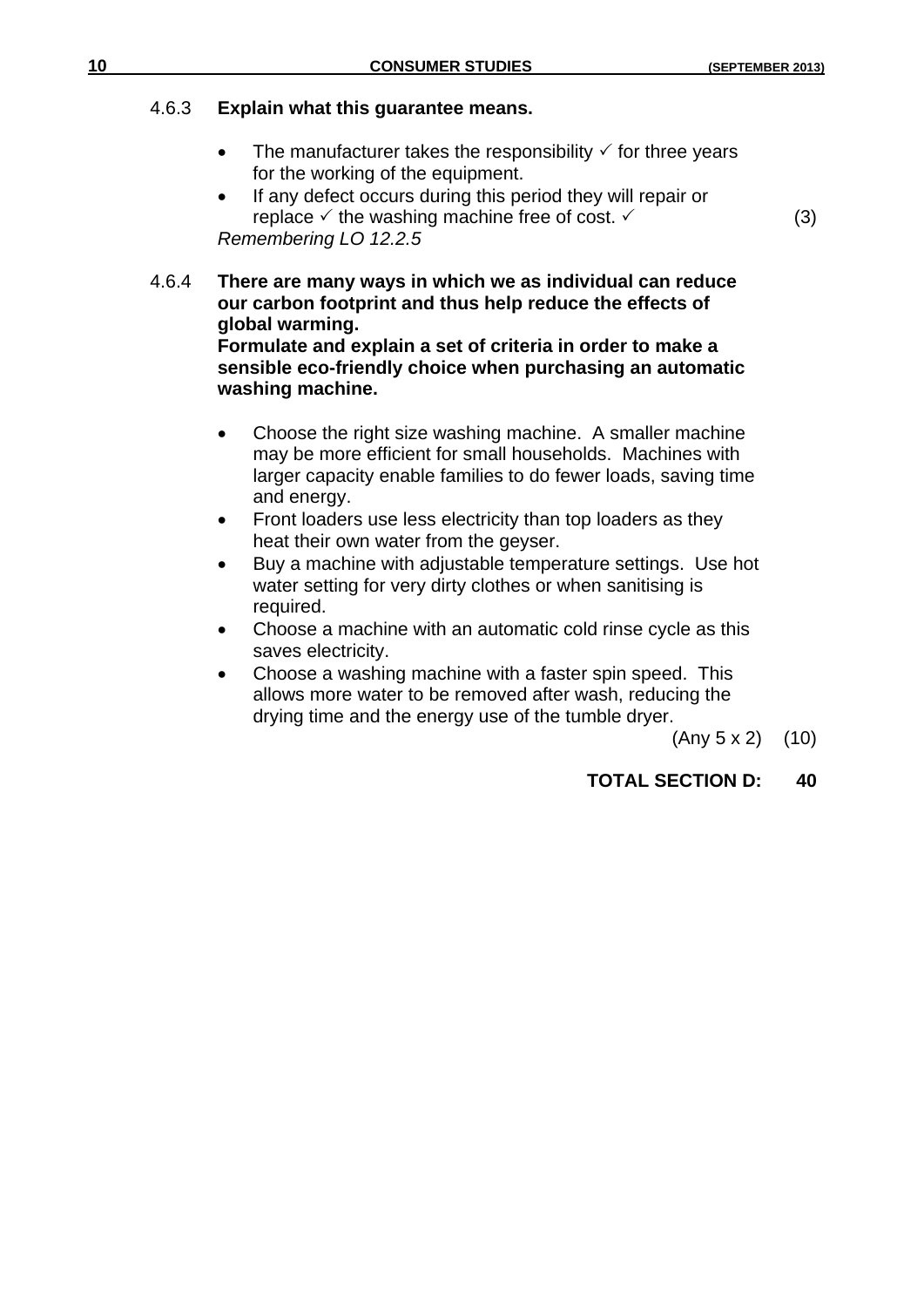### **SECTION E: THEORY OF PRODUCTION AND MARKETING OF FOOD, CLOTHING AND SOFT FURNISHING**

# **QUESTION 5**

### 5.1 **Explain the following:**

#### 5.1.1 **Target group**

The specific group of people that determines the type of product that they want, the price range in which they are willing to buy the product and the quality of product that will satisfy them. (2)

#### 5.1.2 **Pricing**

The amount someone will pay for an item. (2) *Remembering LO 12.2.5*

# 5.2 **Discuss the importance of selecting the correct equipment for the task and the impact on producing a quality, profitable product.**

- Buy the best possible equipment that you can afford. High quality equipment eases the workload  $\checkmark$  and save time.  $\checkmark$
- High-quality equipment will last longer and money will be saved in the long run.
- Only buy what is needed. It is not cost effective to have expensive equipment that is not used every day.
- Good quality equipment is less likely to break. Breaking cost money in repairs, but also causes production to stop and that leads to financial losses  $\checkmark$  and frustration.  $\checkmark$  Production time is lost while the equipment is being repaired.
- Buy from a reputable supplier for good service for repairs. (4)

# 5.3 **Name THREE aspects to consider when planning production schedules for the staff.**

- The available equipment  $\checkmark$  and the skill of the staff  $\checkmark$  determine how long each process takes. Experienced staff will be able to complete a task in less time.
- Ensure that there is enough time to make the product. Assess how long it will take to make each product. A rush will lead to mistakes and stressed staff.
- Determine which products can be made or partially prepared in advance and which can perhaps be outsourced. (3)

*Remembering LO 12.2.5*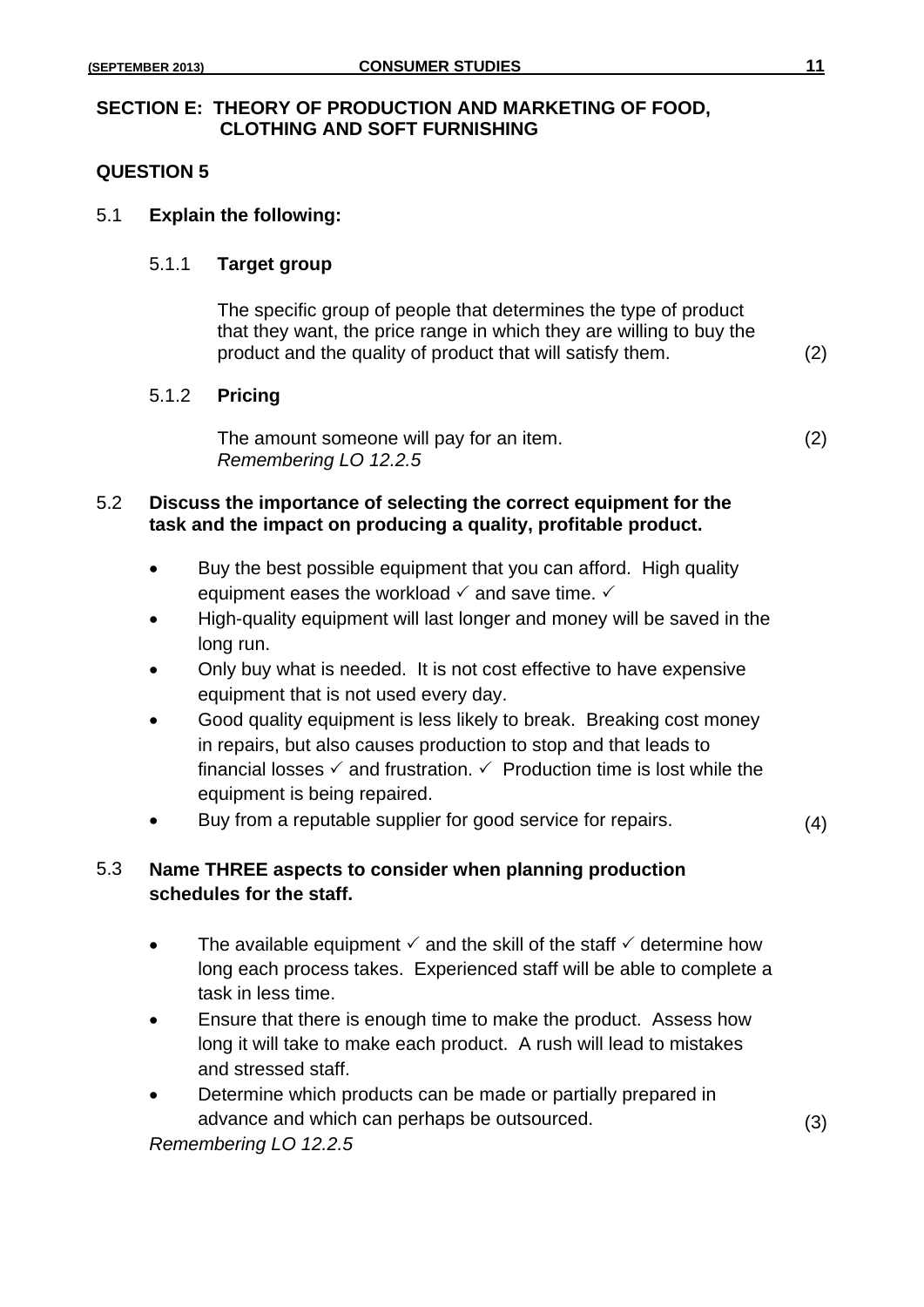| 12  | <b>CONSUMER STUDIES</b>                                                                                                                                                                     | (SEPTEMBER 2013) |  |
|-----|---------------------------------------------------------------------------------------------------------------------------------------------------------------------------------------------|------------------|--|
| 5.4 | The labour law makes it difficult to dismiss a worker or employee.<br>Identify FIVE aspects that should be included in an employment<br>contract which benefits both employer and employee. |                  |  |
|     | The rules, requisions, presedures and eads of conduct of the                                                                                                                                |                  |  |

- The rules, regulations, procedures and code of conduct of the company.  $\checkmark$
- Job description.  $\checkmark$
- Various places where he/she is expected to work. ✓
- Overtime requirements and/or emergency overtime according to the job and information about payment for overtime.  $\checkmark$
- Leave and sick leave how much paid leave the employee is entitled to how to apply for leave and when it could be taken.  $\checkmark$  (5 x 1) (5) *Remembering LO 12.4.2*

# 5.5 5.5.1 **Why was it important for her to do market research before starting her business?**

- No matter how unique or creative the business idea, if there is no market, there is no business / had to make sure she meets the needs of the market.  $\checkmark$
- Before any money is invested she had to make sure that there are people who will buy the products / people who are interested  $\checkmark$  and be prepared to pay the price for the products. ✓
- Market research showed Rubena that her ideas are viable / sustainable / successful.  $\checkmark$  (Any 3 x 1) (3) *Remembering LO 12.4.2*

# 5.5.2 **Evaluate the suitability of the name that Rubena has chosen for her business.**

- Name is suitable  $\checkmark$  because it is short.  $\checkmark$
- Is easy to pronounce.  $\checkmark$
- $\bullet$  Is easy to recognise.  $\checkmark$
- $\bullet$  Is easy to remember.  $\checkmark$
- Give an indication of the nature of the products.  $\checkmark$
- Does not consist of family or first names.  $\checkmark$
- Is unique/name that is not already being used  $\checkmark$  creative/ original. (Any 4 x 1)

(Name suitable or not (1 mark)

Reasons: (4 marks) (5)

*Applying LO 12.4.3*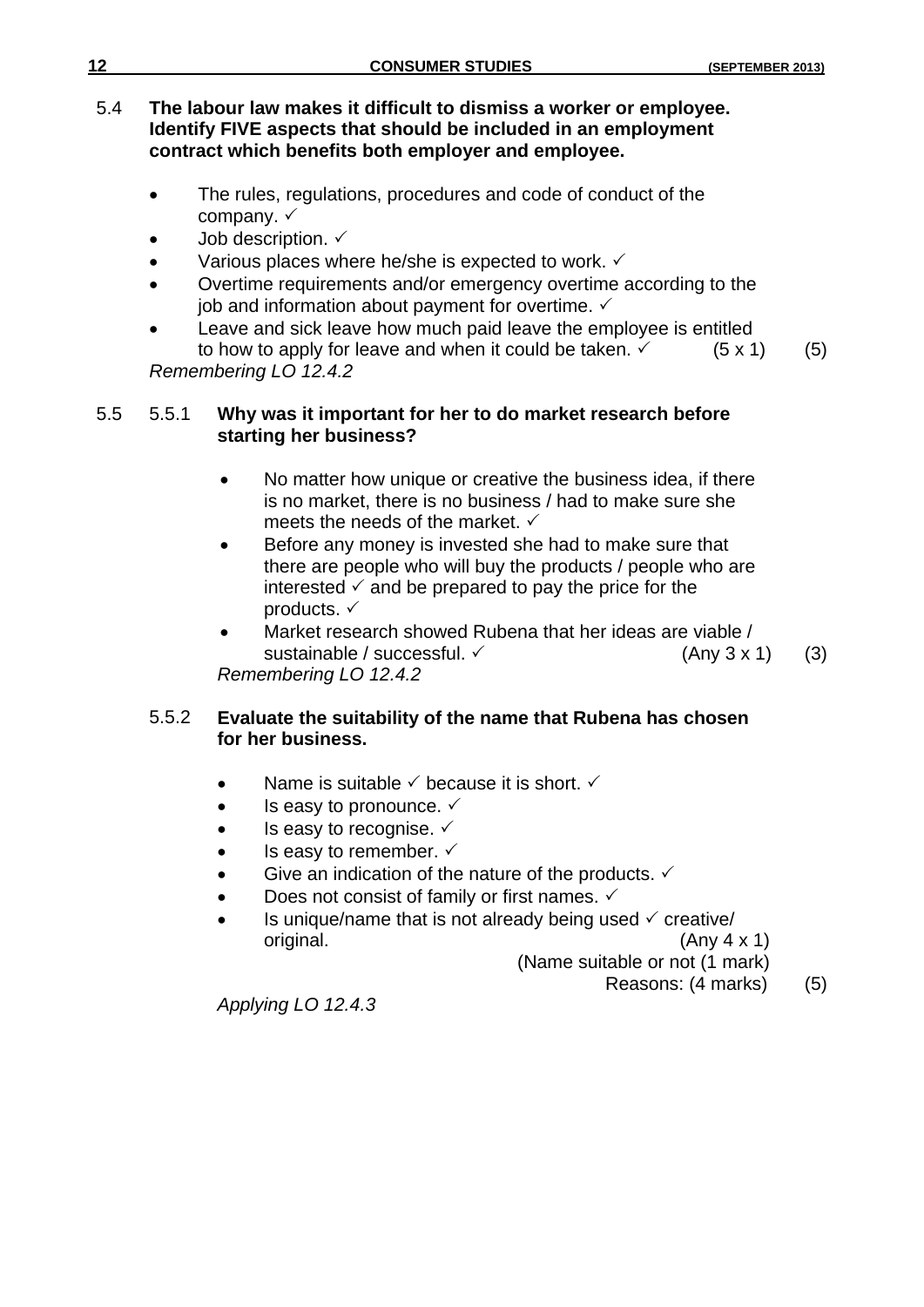# 5.5.3 **Identify from the scenario FOUR human resources that Rubena has to help her producing good quality products.**

- Practical skills (attended courses in cake decorating).  $\checkmark$
- Creativity / she is creative.  $\checkmark$
- $\bullet$  Time during the day.  $\checkmark$
- Other people (workers).  $\checkmark$
- Parents
- 

*Applying LO 12.4.1*

# 5.5.4 **Calculation**

Rubena's profit is 70%. **Calculate the selling price of ONE cupcake. Show all calculations.** Selling Price = production  $\checkmark$  costs + profit  $=$  R40,00 + 70% $\checkmark$ /R39,99 + 70%  $=$  R40,00 + R28,00 $\checkmark$ /R39,99 + 27,99  $=$  R68,00 for batch of 24/R67,98

Cost of one cupcake =  $R68,00 \div 24$  $= R2,83 \checkmark$  (4)

*Apply LO 12.4.3*

#### 5.5.5 **Identify from the scenario FOUR possible reasons why Rubena's business is successful**.

- She did market research before starting the business/identified needs in the market.  $\checkmark\checkmark$
- The product is unique/creative.  $\sqrt{\checkmark}$
- Rubena has the necessary skills/did course in cake decorating to produce good quality products / offer real value. √√
- She had some capital to start the business/her grandfather gave her money to start the business/did not have to borrow money.
- Good marketing/advertising in the local newspaper.

 $(Any 4 x 2)$  (8)

*Evaluating LO 12.4.2*

#### **TOTAL SECTION E: 40 GRAND TOTAL: 200**

Energy  $(Any 4 x 1)$   $(4)$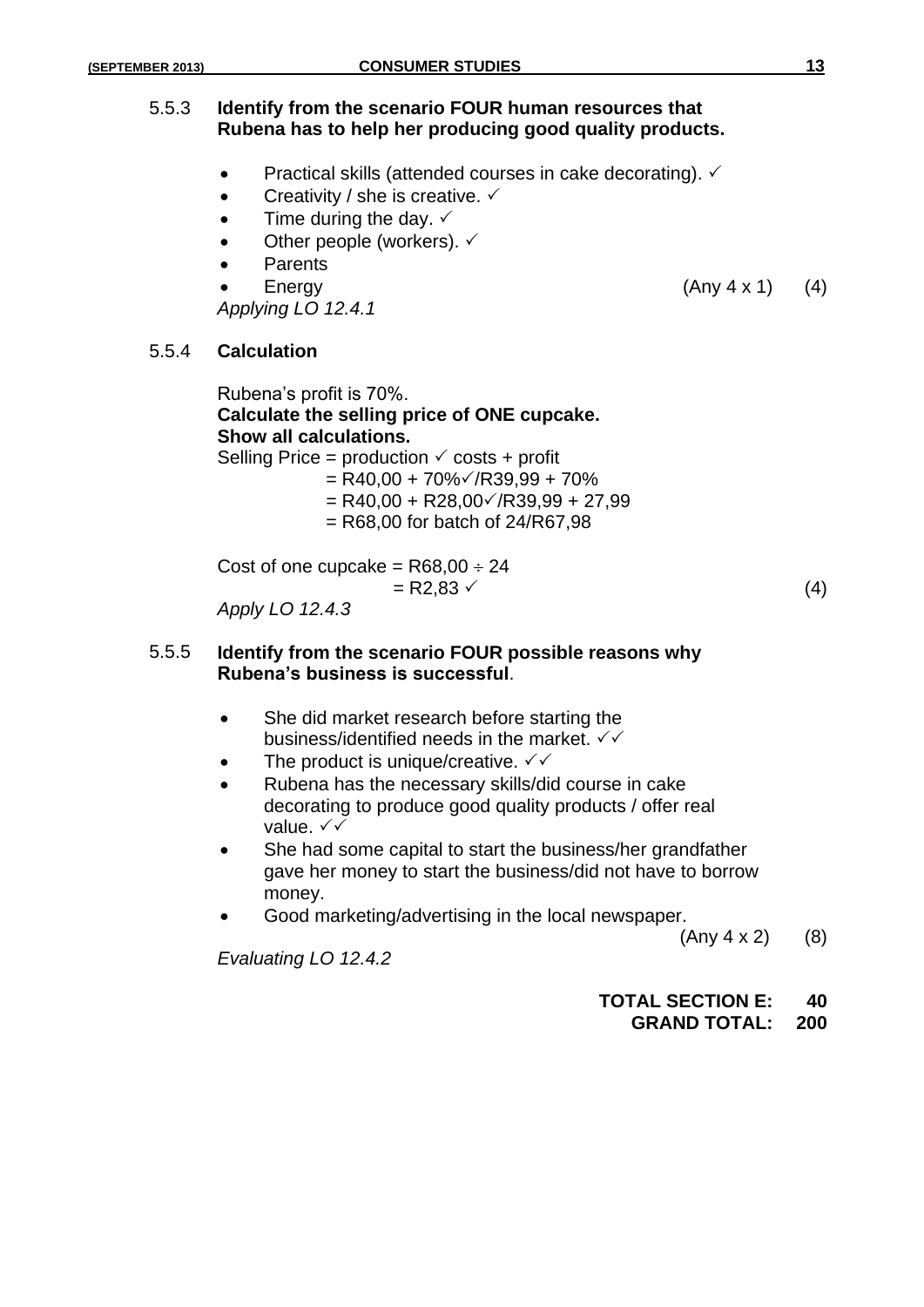#### **Identifiseer uit die scenario VIER menslike hulpbronne wat** 5.5.3 **Rubena tot haar beskikking het om goeie kwaliteit produkte te maak.**

- $\sim$  (pninsierse vaardighede (kursus geloop in koekversiering)  $\sim$
- $\sim$  teitheit/sy is kreatief  $\sim$
- $\sim$  geb eib ebdurende d $\sqrt{}$
- $\sim$  (znense (werkers)
- Ouers
- Energie (4) (4) Energie (5) Financial (4) (4)

*12.4.1 LU Toepassing*

#### **Berekening** 5.5.4

. <sup>20</sup>07 si aniw es snedu<sup>g</sup> **Bereken die prys van EEN kolwyntjie Toon alle berekeninge**  $V$ erkoopprys = produksiekoste  $\sqrt{4}$  wins  $=$  R40 $'$ 00 + 70%  $\sqrt{\text{R39}}$ ,99 + 70%  $=$  R40,0 + R28,00  $\sqrt{R}39,99 + 27,99$  $R^2$ 86,798/hz up baksel van 24/R67,98

 $25 + 20$ ,  $898 =$  eijtrywlox 1 nsv etc $\geq$ (4)  $\times$  83.83  $\times$ *12.4.3 LU Toepassing*

### **Identifiseer uit die scenario VIER moontlike redes waarom** 5.5.5 **Rubena se besigheid suksesvol is.**

- Sy het marknavorsing gedoen/het behoeftes van die mark  $\vee$   $\vee$  . reearifinebïeg
- $\bullet$  Die produk is uniek/kreatief.  $\sqrt{\sqrt{2}}$
- Rubena het die nodige vaardighede/het in kursus in
- koekversiering geloop/bied waarde vir geld.  $\checkmark\checkmark$ Sy het die nodige kapitaal gehad om die besigheid te
- nie begin/haar oupa het haar die nodige geld gegee/dit was nodig om geld te leen nie. Goeie bemarking/adverteer in die plaaslike koerant.

**Evalueer LU 12.4.2** 

- **10TAAL AFDELING E: 40**
- **200 : GROOTTOTAAL**

 $(S)$   $(Z \times F)$  and  $(B)$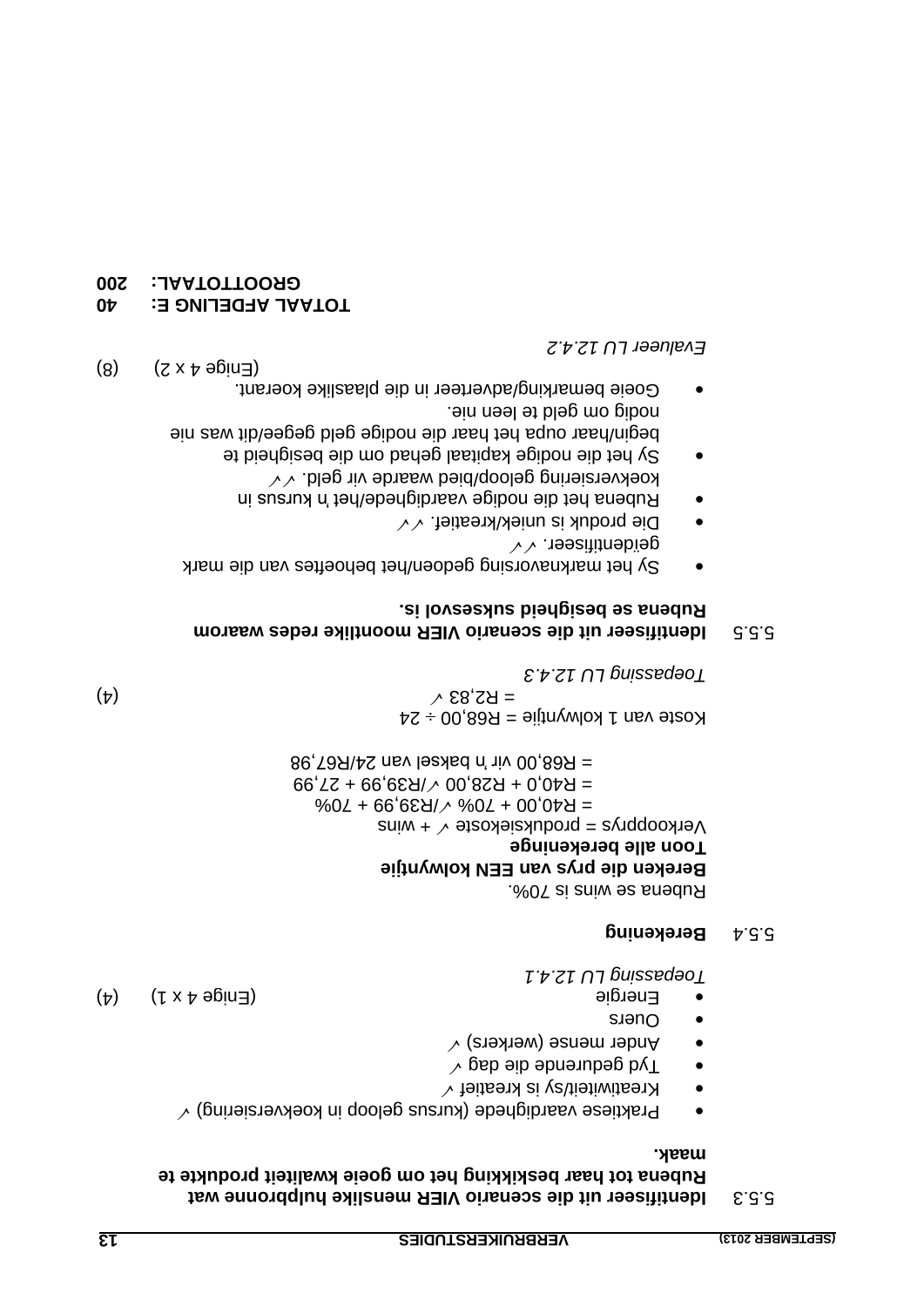# **Die arbeidswetgewing maak dit moeilik om 'n werker of werknemer te** 5.4 **ontslaan. Identifiseer VYF aspekte wat in 'n dienskontrak moet**  verskyn wat tot beskerming van beide die werkgewer en werknemer

**is.**

- Die reëls, regulasies, prosedures en gedragskode van die  $\lambda$  yqqaxataan
- $\sim$  <code>fouwving</code>  $\sim$
- Verskeie plekke waar hy/sy moet werk
- Oortyd vereistes en/of nood oortyd volgens die werk en inligting oor
- $\sim$  .bytroo nev gnilated eib Verlof en siekteverlof, op hoeveel verlof 'n persoon geregtig is, hoe om aansoek te doen en wanneer jy dit kan neem  $\vee$  meem  $\vee$  dit kan neem  $\vee$

*12.4.2 LU Onthou*

#### **Waarom was dit vir haar belangrik om marknavorsing te doen** 5.5.1 5.5 **voordat sy haar besigheid begin het?**

- Dit maak nie saak hoe uniek of kreatief 'n sake idee is nie, as daar nie 'n mark daarvoor bestaan nie, is daar geen besigheid nie.
- Voordat enige geld belê is, moes sy eers seker maak dat daar mense is wat die produk sal koop / mense wat in die eib iiv synq eib mo ai biened ne  $\vee$  ai biesesereintieg xubonq  $\sim$  lested betaal.  $\checkmark$
- aar / Marknavorsing wys dat Rubena se idees vatb  $\mathcal{L}(\mathcal{S})$  (  $\mathcal{S}$  and  $\mathcal{S}$  are  $\mathcal{S}$  is love extracts in  $\mathcal{S}$  and  $\mathcal{S}$  is lower as a subsequence of  $\mathcal{S}$  and  $\mathcal{S}$  are  $\mathcal{S}$  and  $\mathcal{S}$  are  $\mathcal{S}$  and  $\mathcal{S}$  are  $\mathcal{S}$  and  $\mathcal{S}$

*12.4.2 LU Onthou*

# **Evalueer die geskiktheid van die naam wat Rubena vir haar** 5.5.2 **besigheid gekies het.**

- $\searrow$  .ai trox tib tabmo  $\searrow$ xixaeg ai maa $M$
- $\sim$  Maklik om uit te spreek.  $\checkmark$
- Maklik om te herken.  $\checkmark$
- Maklik om te onthou.  $\sqrt{ }$
- $\sim$  . Aubong bie natuur van die produk.
- $\sim$  . Sin silimst to smanne of familie nie.
- /naam nog nie voorheen gebruik nie / kreatief / Is uniek oorspronklik.

(Naam geskik of nie (1 punt)  $( f x \uparrow \theta \sin \theta )$  $(g)$  (a punte) (5)

*12.4.3 LU Toepassing*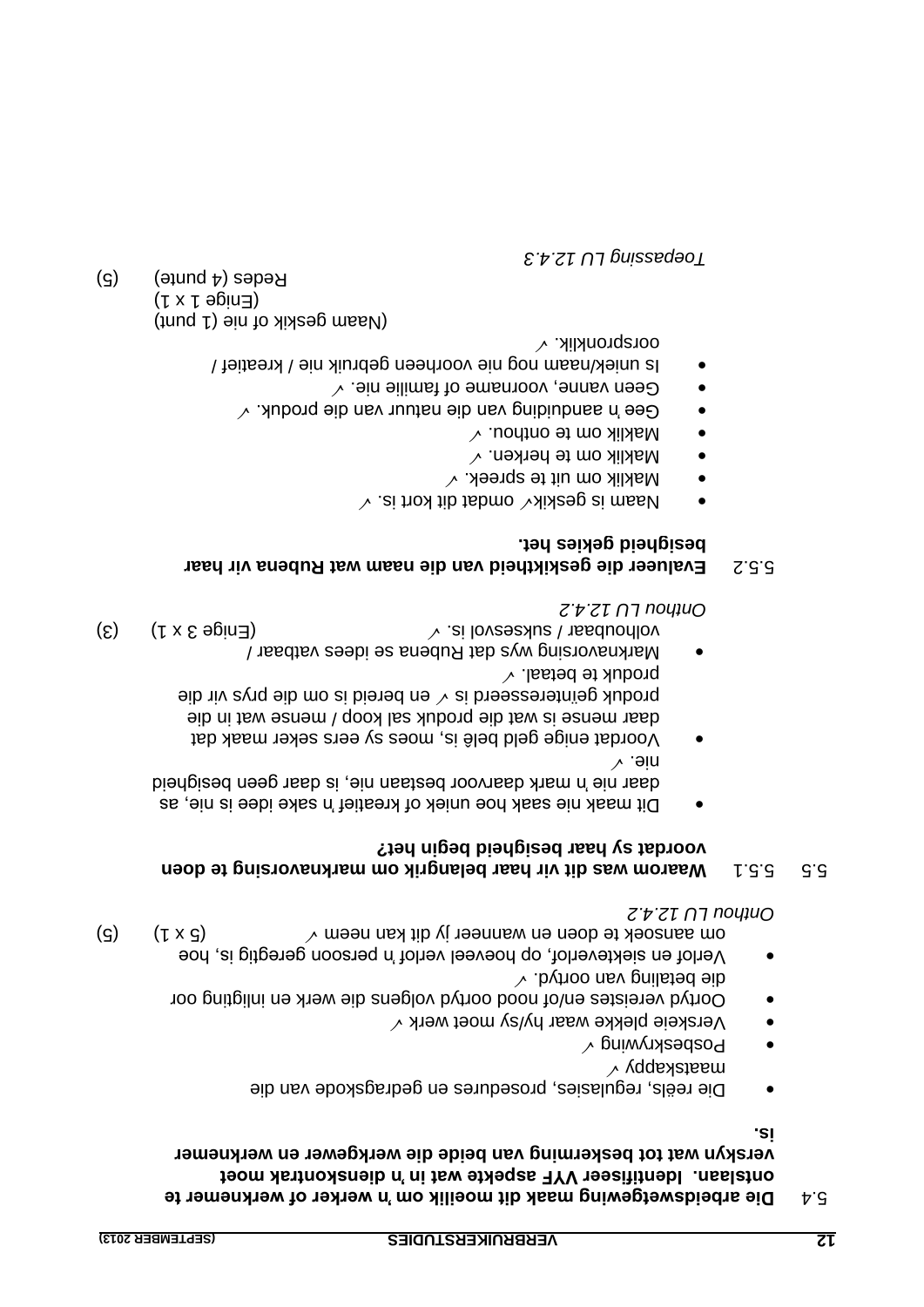# **TEDETING E: LEOKIE AVA BKODNKSIE EN BEMVKKING AVA AOEDSEL, KLERE EN SAGTE MEUBILERING**

# **5 VRAAG**

# **Verduidelik die volgende:** 5.1

# **S.1.1 Teikengroep**

Dit is spesifieke mense wat bepaal watter tipe produk, prysvlak waarmee die verbruiker tevrede is sowel as die kwaliteit van die (2) produk.

# **Prysbepaling** 5.1.2

(2) Die prys wat die persoon vir die item betaal. *12.2.5 LU Onthou*

# **toerusting vir Bespreek die belangrikheid van die keuse van die regte** 5.2 **die taak en die impak daarvan op die vervaardiging van 'n kwaliteit, winsgewende produk.**

- Koop die beste moontlike apparaat wat jy kan bekostig. Hoë kwaliteit apparaat vergemaklik  $\checkmark$  die werklading en bespaar tyd.  $\checkmark$
- Hoë kwaliteit apparaat sal langer hou en sal geld oor die long duur bespaar.
- Koop slegs wat nodig is. Dit is nie koste effektief om duur apparaat wat nie elke dag gebruik word te koop nie te het.
- Goeie kwaliteit apparaat sal nie gou breek nie. Wanneer goed breek kos dit geld om dit te herstel, produksie moet gestaak word wat weer Produksietyd gaan verlies  $\sqrt{ }$  and trustrasie.  $\sqrt{ }$  Produksietyd gaan verlore terwyl die apparaat herstel moet word.
- Koop van 'n betroubare verskaffer om goeie diens en herstelwerk te verseker. (4)

# **Noem DRIE aspekte wat oorweeg moet word vir die beplanning van** 5.3 **produksieskedules vir die personeel.**

- Die beskikbaarheid van apparaat  $\checkmark$  en die vaardigheid van die personeel  $\sqrt{s}$  al bepaal hoe lank elke proses neem. Ervare personeel sal die vinniger voltooi.
- Maak seker dat daar genoeg tyd is om die produk te maak en te voltooi. Bepaal hoe lank dit sal neem om 'n produk te maak.  $\sim$  .leenoaneg sal lei tot foute en gespanne personeel.  $\sim$
- Bepaal watter produkte gemaak kan word, of gedeeltelik voorberei kan word en watter uitgekontrakteer word.  $\vee$

*12.2.5 LU Onthou*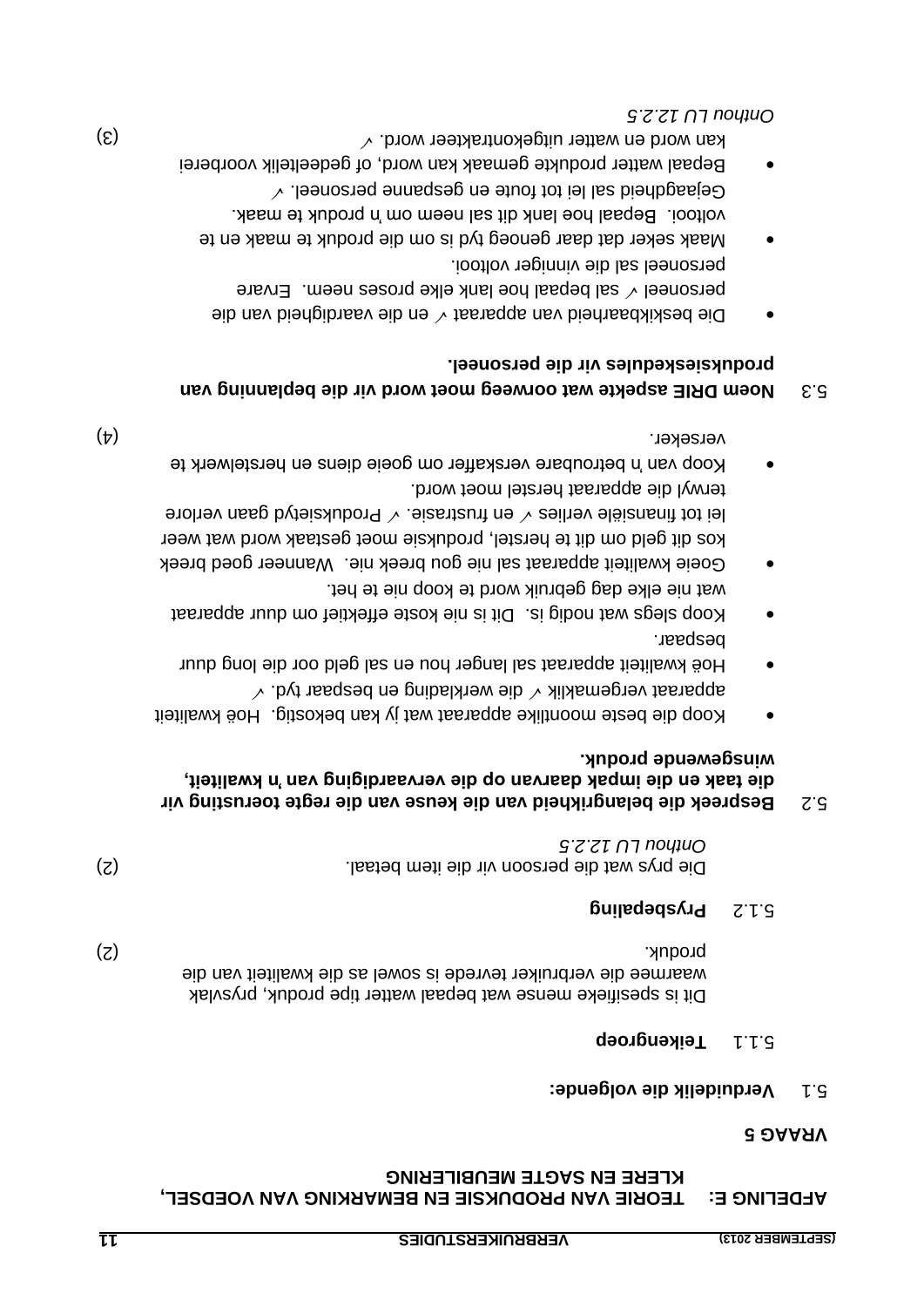- Die vervaardiger neem die verantwoordelikheid $\checkmark$  vir drie jaar vir die werk van die apparaat.
- $\bar{\epsilon}$ nige defekte wat in die tydperk voorkom sal herstel word  $\checkmark$ (3) of die wasmasjien sal vervang word sonde enige koste. *12.2.5 LU Onthou*

#### **A.6.4** Daar is baie maniere hoe in individu sy koolstofvoetspoor kan verklein en dus help om aardverwarming te verminder. **- Formuleer en verduidelik 'n stel kriteria om 'n geskikte eko . vriendelike wasmasjien**

- regte grootte wasmasjien. 'n Klein masjien kan meer Kies die effektief wees vir 'n klein huishouding. 'n Masjien met 'n groot hew, hindelp et sprijfer minder ladings te gebruik, wat tyd en energie sal bespaar.  $\sqrt{\sqrt{2}}$
- t as 'n Voorlaaiwasmasjiene gebruik minder elektrisitei bolaaimasjien want hulle maak hul eie water warm wan die geiser.
- Koop 'n masjien met verstelbare kontrole. Gebruik die warmwater slegs vir baie vuil wasgoed of wanneer  $\sim$  biow pnshev (eizstings) pnittematro
- kies 'n masjien met 'n outomatiese koue water uitspoel, want  $\vee$  tietisintale rasqeed tib
- Koop 'n wasmasjien wat baie vinnig kan spin. Dit verwyder baie water en verminder die droogmaaktyd en energie wat gebruik word in tuimeldroër.  $\sqrt{\sqrt{2}}$

# **40 D: AFDELING L A TOTA**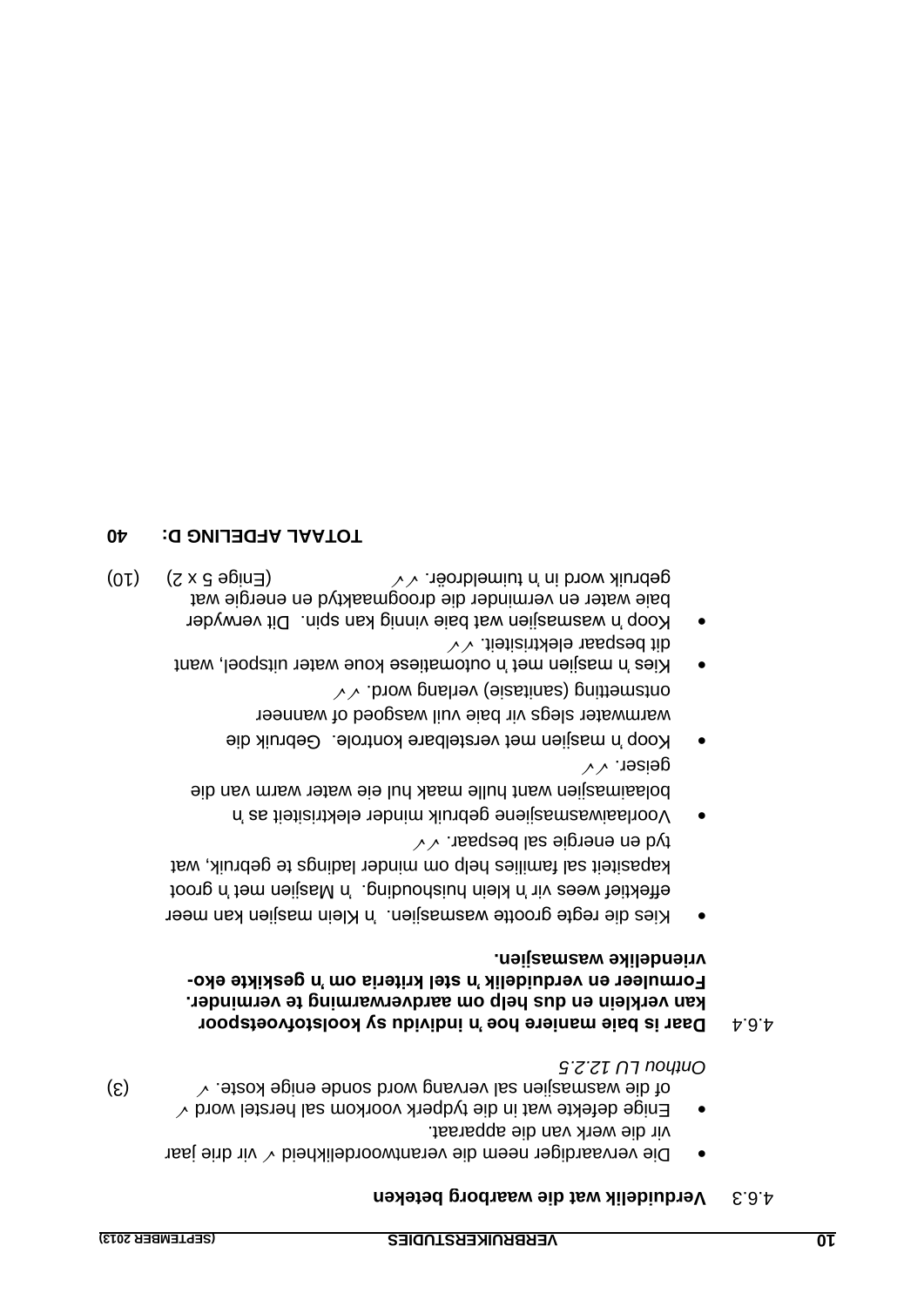#### **Lys DRIE verantwoordelikhede om 'n huis te besit.** 4.4

- $\sim$  .byt qo gnitaaled lasted
- $\sim$  byt qo tietisithele ne netalle de tyd. $\sim$
- Moenie met die water- en elektrisiteitsmeter peuter nie. Moenie die
- lesings verander nie.  $\sqrt{ }$
- Raak betrokke om die omgewing en kwaliteit van die buurt te verbeter.
- $\sim$  .bnsta ni mobneie eib uoH
- Finansiële verantwoordelikheid.  $\vee$  biedalikheid. So the set of  $\mathcal{S}$  x 1) (3)

*12.2.5 LU Onthou*

# **Voordele om 'n huis te huur in die huidige mark.** 4.5

- Maandelikse uitgawes vir akkommodasie sal laer wees as  $\sim$  .qsxansaneie
- Dit is aanvanklik goedkoper om te huur as om te koop.  $\checkmark$
- Die huurder moet nie versekering op die eiendom betaal nie (moet self huishoudelike versekering betaal).  $\checkmark$
- Die huurder betaal nie eiendomsbelasting of belasting nie.  $\checkmark$ Die huurder is ook nie verantwoordelik vir die instandhouding van die
- eiendom nie.  $\sim$  . Sin labe modernis as die markwaarde van die eiendom daal nie.  $\sim$  $(\uparrow)$   $(\downarrow \times \uparrow \theta)$   $(\downarrow)$

*12.2.5 LU Onthou*

# **om 'n Stel 'n transaksie voor wat geskik is vir Tshpo** 4.6.1 4.6 **wasmasjien te koop**

 $\lambda$  / dooxhuurkoop.  $\lambda$  / dooxhuurkoop.  $\lambda$  / dooxhuurkoop.  $\lambda$  / dooxhuurkoop.  $\lambda$  / dooxhuurkoop.  $\lambda$  / dooxhuurkoop.  $\lambda$  / dooxhuurkoop.  $\lambda$  / dooxhuurkoop.  $\lambda$  / dooxhuurkoop.  $\lambda$  / dooxhuurkoop.  $\lambda$  / doox *12.2.5 LU Toepassing*

# **Lys DRIE voordele en DRIE nadele oor die tipe transaksie vir** 4.6.2 **Tshpo.**

| byvoorbeeld rente, versekering en<br>tem mass neijzsmassw<br>Hy kan die<br>ekstra koste om te oorweeg,<br>Die wasmasjien is duurder -<br>lastedaal<br>gebruik terwyl hy<br>ooreenkoms voldoen word nie.<br>Hy kan die masjien<br>terugneem as daar nie aan die<br>byt nsv aboited<br>Die handelaar kan die wasmasjien<br>Paaiemente oor 'n<br>.əin<br>die laaste paaiement betaal het<br>kooptransaksie<br>Vn tsbtot nasneje eib ein si oqnaT<br><b>Dit is 'n veilige</b> | $\bullet$<br>$\bullet$<br>$\bullet$ |
|---------------------------------------------------------------------------------------------------------------------------------------------------------------------------------------------------------------------------------------------------------------------------------------------------------------------------------------------------------------------------------------------------------------------------------------------------------------------------|-------------------------------------|
|                                                                                                                                                                                                                                                                                                                                                                                                                                                                           |                                     |
|                                                                                                                                                                                                                                                                                                                                                                                                                                                                           |                                     |
|                                                                                                                                                                                                                                                                                                                                                                                                                                                                           |                                     |
|                                                                                                                                                                                                                                                                                                                                                                                                                                                                           |                                     |
|                                                                                                                                                                                                                                                                                                                                                                                                                                                                           |                                     |
|                                                                                                                                                                                                                                                                                                                                                                                                                                                                           |                                     |
|                                                                                                                                                                                                                                                                                                                                                                                                                                                                           |                                     |
|                                                                                                                                                                                                                                                                                                                                                                                                                                                                           |                                     |
|                                                                                                                                                                                                                                                                                                                                                                                                                                                                           |                                     |
| administratiewe koste.<br>hom neem.                                                                                                                                                                                                                                                                                                                                                                                                                                       |                                     |
| Die wasmasjien mag breek of                                                                                                                                                                                                                                                                                                                                                                                                                                               |                                     |
| gesteel word voordat dit klaar                                                                                                                                                                                                                                                                                                                                                                                                                                            |                                     |
| betaal is.                                                                                                                                                                                                                                                                                                                                                                                                                                                                |                                     |
| (9)<br>$($ r x $\epsilon$ ə $\epsilon$ in=<br>$($ r x $\epsilon$ ə $\varrho$ in $\exists$ )                                                                                                                                                                                                                                                                                                                                                                               |                                     |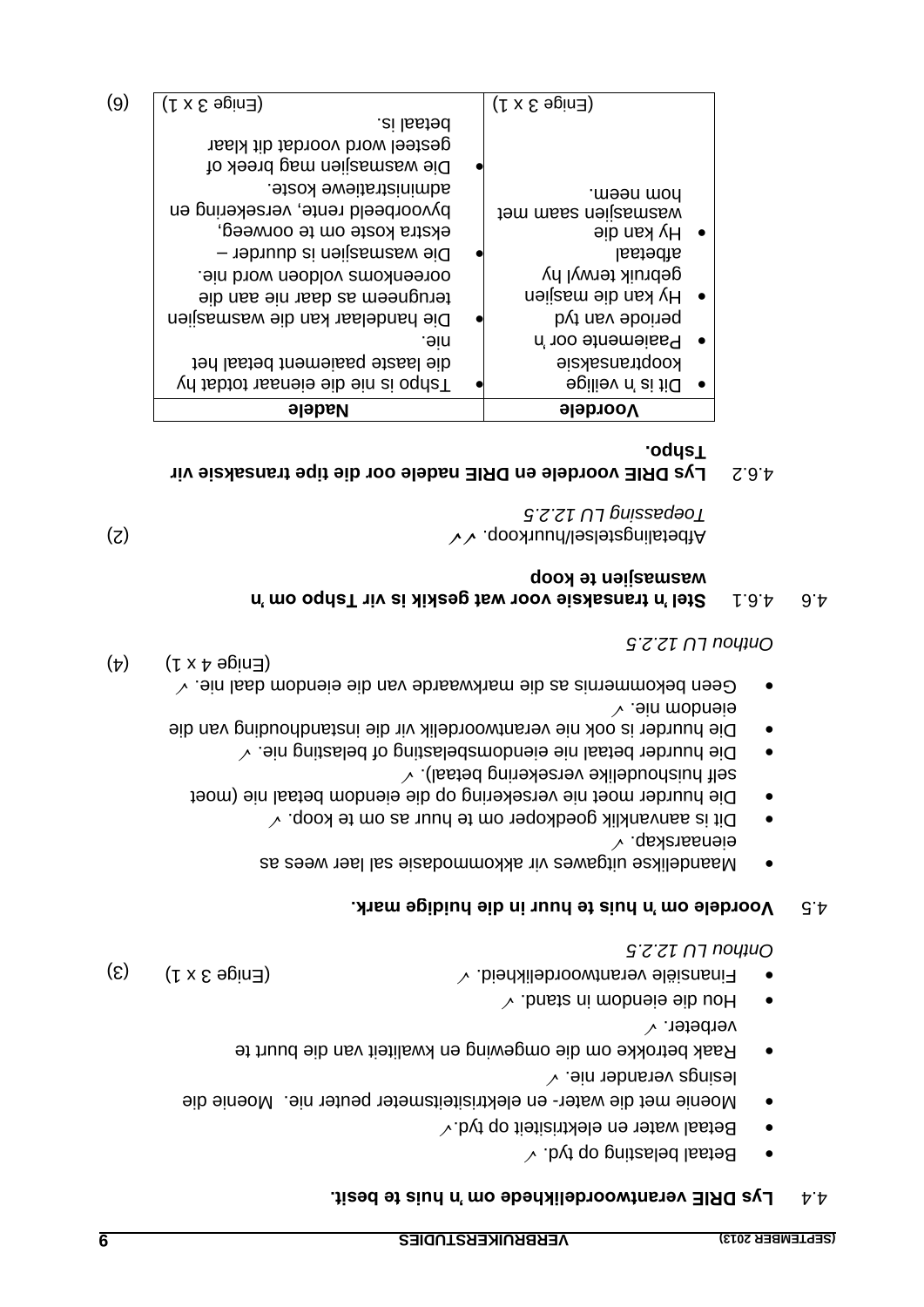# **BEDETING D: BEHNISING**

#### **4 VRAAG**

#### **volgende terme: Verduidelik die** 4.1

#### **Mandaat** 4.1.1

| (z) | verkoop. $\checkmark$                               |  |
|-----|-----------------------------------------------------|--|
|     | n Eiendomsagent word 'n mandaat gegee om eiendom te |  |

#### **Aktekantoorfooie**

- Geld betaal aan die aktekantoor.
- Om eiendom op die koper se naam te registreer.  $\checkmark$ *12.2.5 LU Onthou*

# **'Ligging' is belangrik, is die advies van beide finansiële adviseurs en** 4.2 **eiendom kenners.**

- 'n Persoon moet in die beste buurt koop wat hy kan bekostig.
- Die waarde van die eiendom word bepaal deur die ligging en fisiese voorkoms.
- Koop 'n huis naby skole, werkplek wat toegang het tot paaie, gimnasiums, kerke, ontspanning, sport of parke, want dit spaar op reis, tyd en koste.
- Dit is belangrik om 'n huis te koop in 'n area weg van die geraas van fabrieke, vullishope, industrieë wat slegte reuke, rook en roet afgee.
- Koop in 'n buurt met 'n lae misdaadsyfer.
- Die regte ligging sal die waarde van jou huis vermeerder oor tyd en die verkeerde ligging sal die waarde van die huis verminder.

 $(\forall)$   $(\forall x \forall \theta)$   $(\forall)$ 

*12.2.5 LU Insig*

# **Verduidelik die rol van die eiendomsagent aan die verkoper.** 4.3

- Inspekteer die eiendom en gee raad aangaande die waarskynlike markwaarde daarvan.  $\checkmark$
- $\sim$  . bniv et negent moet help om 'n koper te vind.  $\sim$ • Hanteer die onderhandeling oor die koopprys tussen die koper en
- verkoper.  $\checkmark$  $(\mathbf{r})$ Finaliseer die transaksie binne 'n redelike tydperk.  $\checkmark$ *12.2.5 LU Onthou*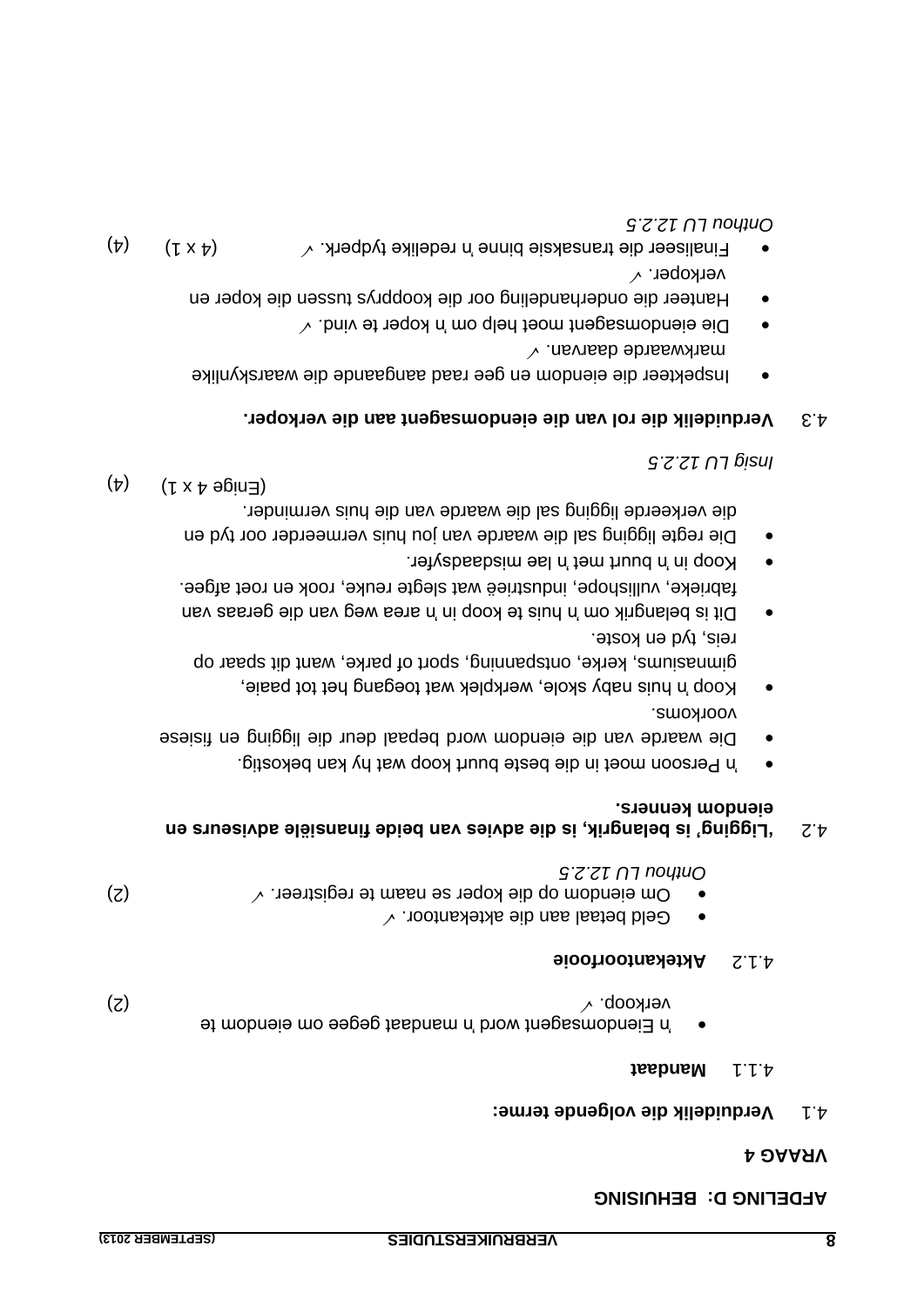# **hemp gekies vir die basiese klerekasbeplanning. een Jy het** 3.5.2 **Die jongman het 'n paar swartskoene gekies. Kies VYF ander items.**

- Twee broeke  $\checkmark$  in basiese kleure (byvoorbeeld houtskool/swart /grys/steenkleur.  $\checkmark$
- Een ander effekleurige hemp  $\checkmark$
- $\sim$  qmən ətqəəntaəp nə $\equiv$
- Een baadjie wat pas by albei broeke  $\checkmark$

*12.2.3 LU Onthou*

*12.2.3 LU ering Evalu*

# **Evalueer die volgende stelling krities. Mense met 'n goeie selfbeeld** 3.6 hoef nie handelsnaam-etikette te dra nie.

- Handelsname word geassosieer met sukses, rykdom en status.  $\sqrt{ }$
- Baie mense voel goed as hulle handelsnaam-klere dra en gee ook die persepsie dat dit hulle populariteit verhoog,  $\checkmark$  verhoog hulle
- en genoel van behoort (behoort (behoort iewers).  $\sim$ Mense met 'n goeie selfbeeld het 'n positiewe selfbeeld/waarde vir
- $\sim$  .biengibnaswiles nav bleed easitailsen n' ten hearsen $\sim$ Hulle het moed om hulle klere te kies wat by hulle spesifieke vorm/styl/velkleur sonder die opinies van ander.
- *i*n Persoon met 'n goeie selfbeeld is vol selfvertroue. Hoe groter 'n persoon se sosiale vertroue is, hoe minder is die behoefte aan 'n  $\sim$  .bientsuwedewustheid.  $\sqrt{ }$
- 'n Persoon met 'n goeie selfbeeld het nie 'n behoefte aan handelsname nie.
- Mense met 'n goeie selfbeeld mag handelsnaam-etikette dra want hulle (0)  $\sim$  mesing is goeie kwaliteit  $\sim$  of is lojaal teenoor in nondelsnam.  $\sim$

**10 APDELING C: 40**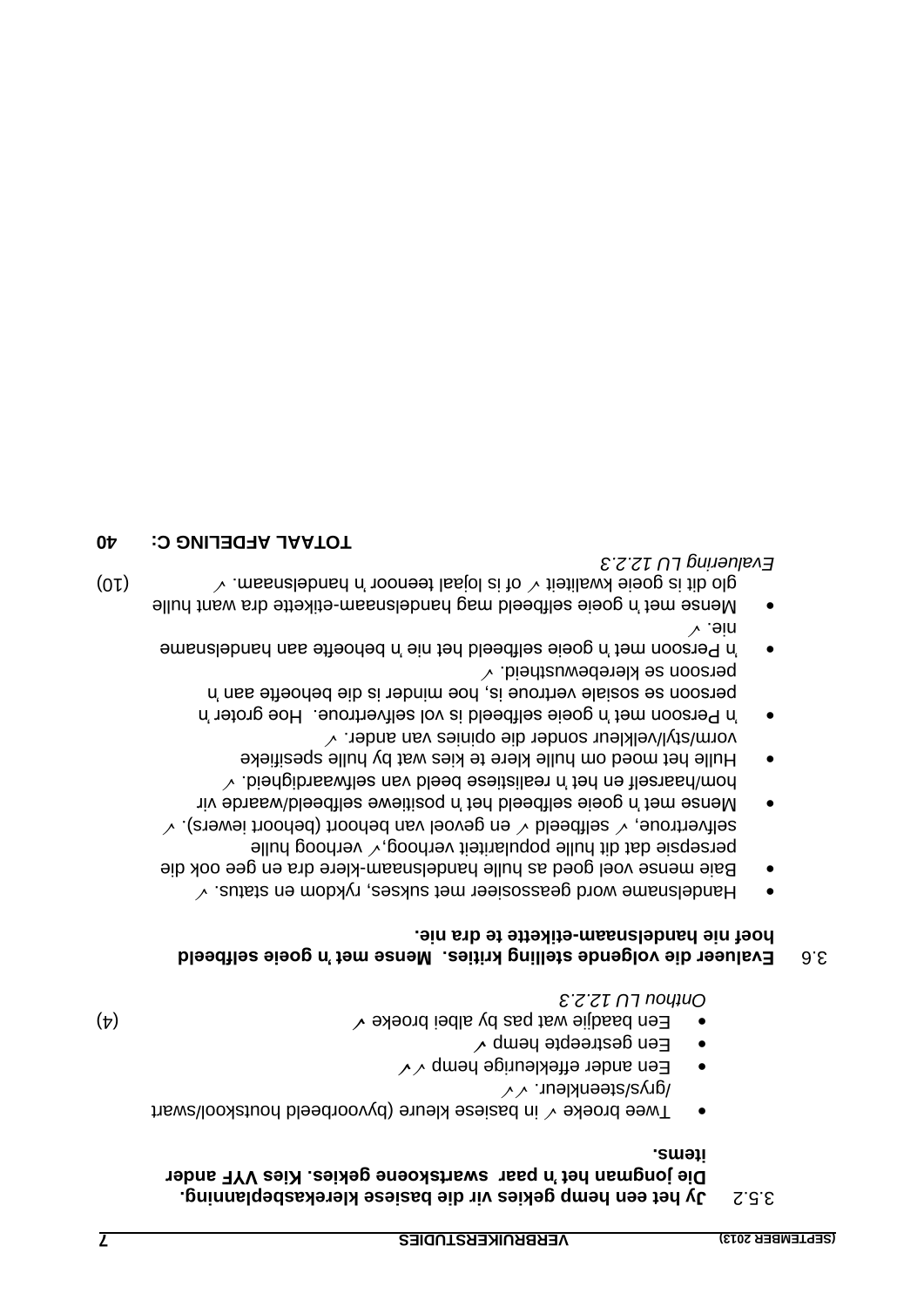#### **Grafiek** 3.3

- Wanneer die mode uitgaan/afneem/en 'n nuwe mode **Grafiek A:**  $\lambda$  uibeq
- Mode word herhaal/maar wanneer dit herhaal word is die **Grafiek B:** impak minder en die populariteit laer.
- Grafiek C: Modegier bereik sy hoogtepunt gou/dit bly nie lank in die (a)  $(3 \times 2)$  (b)  $(6)$  when  $(3 \times 2)$  (c)

*12.2.3 LU Toepassing*

#### **Prente** 3.4

#### **Klassieke breiwerk** 3.4.1

 $\lambda$  figw2 d

# Rede:

- $\lambda$  soolby  $\top$
- $\sim$  ain abom aib tiu ain nas $\Theta$
- Word deur baie ouderdomsgroepe gedra  $\checkmark$
- (4) (1 punt vir klassieke breiwerk+ 3 punte vir redes (4) *12.2.3 LU Toepassing*

# **Geskik vir formele werkverwante funksies.** 3.4.2

 $\wedge$  0

Rede:

- $\sim$  traw $\mathcal Z$
- Meer ontwerper  $\checkmark$  en 'n formele voorkoms  $\checkmark$
- Mees geskikte vir aandontwerp/funksie.

(4) (1 punt vir geskikte uitrusting + 3 punte vir redes) *12.2.3 LU Toepassing*

### **S.5. 3.5.1 Aiges in the pass of passes sale is said with the same with**  $\mathbf{u}$  **and**  $\mathbf{u}$  **is a set of passes same in**  $\mathbf{u}$  **is an integrated by**  $\mathbf{u}$  **is an integrated by**  $\mathbf{u}$  **is an integrated by**  $\mathbf{u}$  **is an professionele jong man met redes.**

) Hemp C (Wit, 100% katoen)  $\sim$ 

<u>3 Redes:</u>

- Wit is die veelsydigste kan naklik meng en pas.  $\sqrt{ }$
- Neutrale kleur  $\checkmark$
- 100% katoen en maklik om te dra weens vogabsorbsie  $\checkmark$
- Goeie kwaliteit kan lank gedra word.  $\checkmark$
- Klassiek V
- Kan beide in winter en somer gedra word.  $\checkmark$
- (a) (1 punt vir uitrusting + 3 punte vir redes) *12.2.3 LU Toepassing*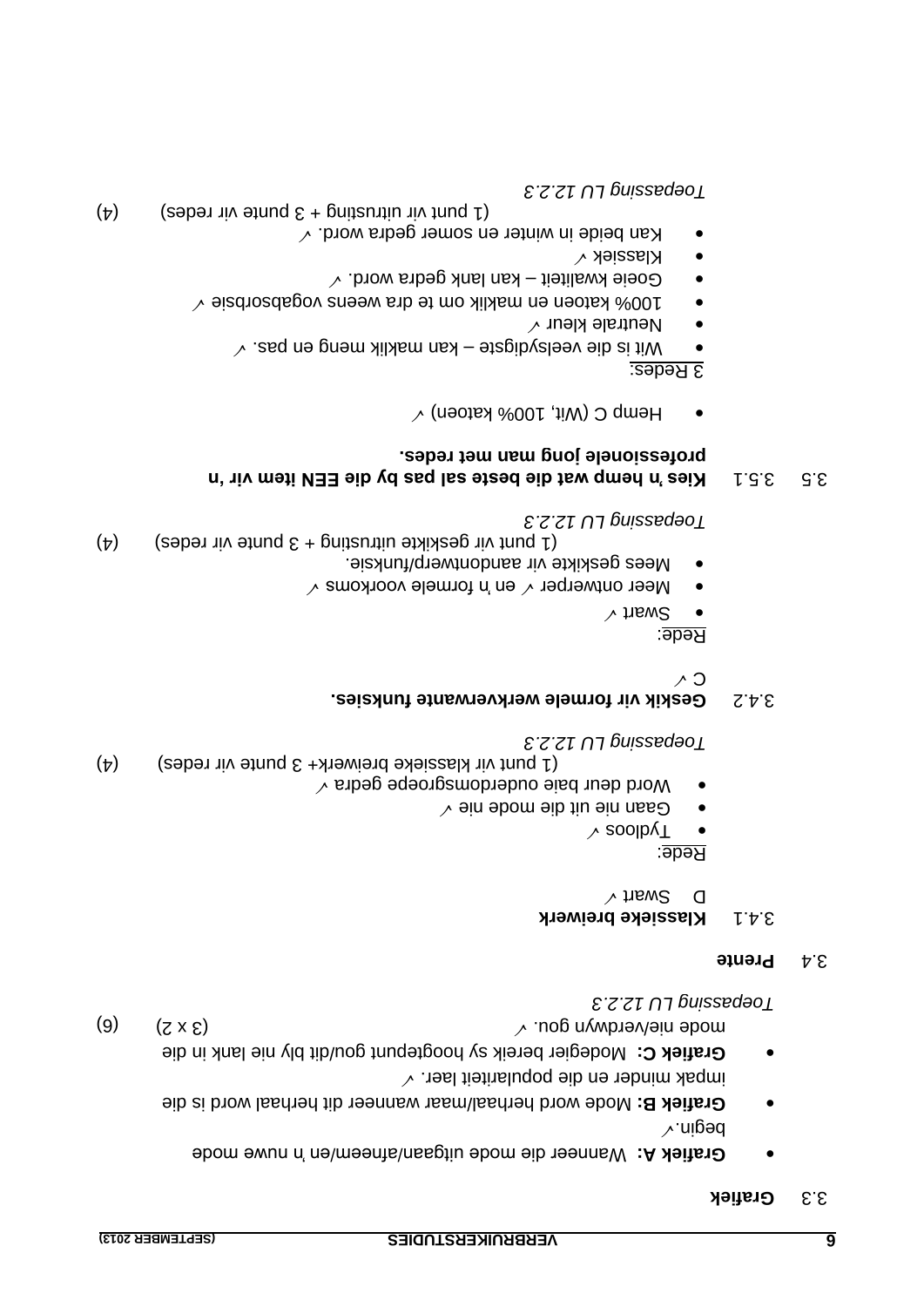Vrugte en groente $\checkmark$  (byvoorbeeld wortelstokkies) bevat anti-JOJ nsv oxisin eib tew neetonsalated ne O neimstiv etnabiexo  $(8)$   $(x \times b \cdot \text{qoint})$  (8)  $(9)$ 

# **10TAAL AFDELING B: 40**

# **KLDETING C: KTEDING**

**Evalueer LU 12.2.1** 

# **3 VRAAG**

# **Verduidelik die volgende terme:** 3.1

- 3.1.1 **Mode**:
- Die gedurige proses van verandering in die klerestyle wat op enige gegewe tyd deur 'n groot groep mense aanvaar en gevolg  $\wedge\wedge$  .b10w
- Mode is 'n klerestyl wat deur die meerderheid van mense in 'n land, ouderdomsgroep en area gedra word.  $\sqrt{\sqrt{2}}$
- Mode is 'n styl wat deur 'n spesifieke groep mense op gegewe (2)  $(2)$  (2x  $\uparrow$  9  $\uparrow$   $(2)$   $(3)$   $(3)$
- : **Styl** 3.1.2

Is 'n kenmerkende manier van aantrek met uitstaande kwaliteite.  $(\mathsf{S})$  . Dit is 'n besondere voorkoms.  $\vee\vee$  and  $\vee\vee\vee$  and  $(\mathsf{S})$ *12.2.3 Onthou LU*

# **3.2** Na graad 12 moet jy vir 'n onderhoud gaan vir 'n witboordjie beroep. **sal aantrek. jy Beskryf met redes hoe**

- Deftig om 'n goeie eerste indruk te skep.  $\sqrt{ }$
- $\sim$  .qə $\lambda$ e ə $t$  xuboni əwəiti $\epsilon$ oq n' mo səi $t$ iən nə noo $\lambda$ 2
- As u klere dra wat buitensporig is mag dit 'n negatiewe eerste indruk  $\vee$  . qexe
- Bykomstighede moet pas by die uitrusting en/of by jou  $\sim$  .bied ilikheid.
- Trek aan om by jou werkomgewing te pas en dit sal ook wys dat jy belangstel in jou werksplek en dat jy moeite gedoen het om dit uit te vind.
- $\sim$  . Aefikte kleur bv. blou pak want dit het n kalmerende effek.  $\sim$

 $(\nabla \times \mathbf{y})$   $(\nabla \times \mathbf{y})$ 

*12.2.3 LU Toepassing*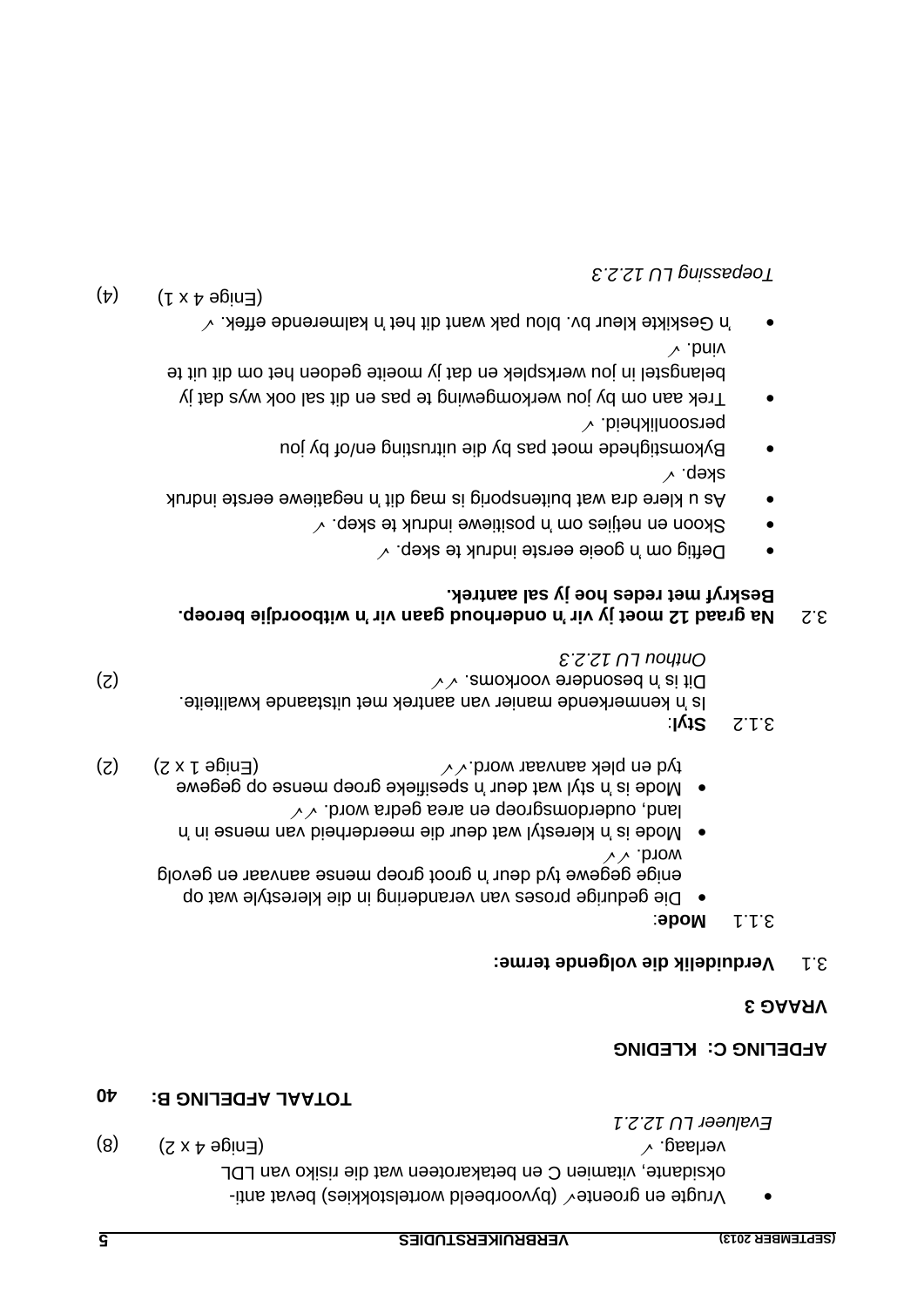# **op die daarvan Verduidelik wat osteoporose is en die effek** 2.4.1 2.4 **liggaam.**

- $\bullet$   $\quad$  Osteoporose beteken poreuse (bros) bene.  $\checkmark$
- Dit is 'n siekte wat die beendigtheid en sterkte verlaag  $\sqrt{ }$ , en
- veroorsaak dat bene maklik breek.  $\checkmark$ de boob daar van die is ontstaak van dood en  $\mathbf{v}(\mathbf{t})$

**Waarom affekteer osteoporose meeste die bejaardes?** 2.4.2

*12.2.1 LU Onthou*

- By die ouderdom van 30 verloor die bene kalsium en dit kan nie vervang word nie.
- Die proses word bespoedig deur menopouse by vroue.  $\checkmark$ Aanhoudende verlies aan beenmassa kan lei tot
- wat dit manifesteer na baie jare, daarom manifesteer na baie jare, daarom (4) affekteer dit die bejaardes. *12.2.1 LU Onthou*

# **Lys TWEE mineraalsoute/elemente** 2.4.3

 $\times$  muisla $\times$ 

 $\sim$  Fosfor  $\sim$  Fosfor  $\sim$ 

*12.2.1 LU Onthou* 

# **Jong werker het 'n hoë bloedcholesterolvlak. Stel 'n gepaste 'n** 2.5 hoëvesel-wegneemmiddagete vir hom voor. Motiveer die keuse van **VIER items om te verseker dat die maaltyd geskik is.**

- Wateroplosbare vesel verlaag bloedcholesterolvlakke.  $\checkmark$  Dit sluit hawermout, peulgroente en appels in. Voorbeeld van moontlike voedselkenses sluit hawermoutbesdruitjies, slaaie wat peulgewasse insluit byvoorbeeld, keker-ertjies (chick peas) en/of appels.  $\checkmark$
- ateroplosbare vesels bevorder die gevoel van versadiging en W voorkom ooreet en vetsug, wat 'n risikofaktor vir hartvatsiektes is.  $\checkmark$ Dit sluit in heelgraanprodukte soos volgraanbrood, saadbrood/Provita en vrugte met skille.
- Bevat want in laevetinhoud bevat want versadigde vette verhoog die cholesterolvlakke.  $\sqrt{D}$ it sluit in 'n bakkie margarien soos Canola,  $\sim$  . sivoians to seiitnybras soos siv epiteilo to otol $\exists$
- Neute  $\sqrt{ }$  kan ook ingesluit word want dit is in goeie bron van proteïene, maar hoog in onversadigde vette, laag in versadigde vette.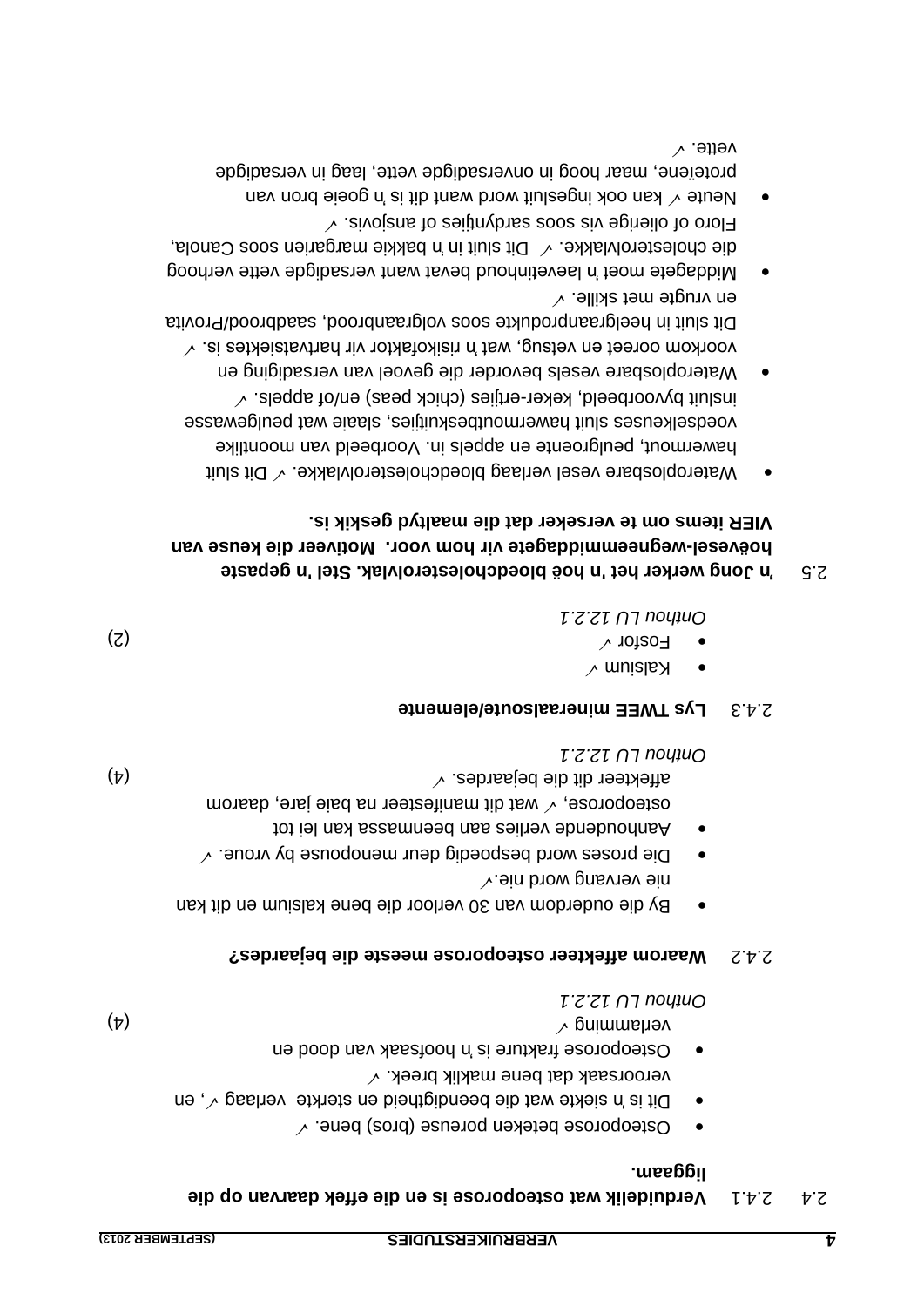#### **VLDETING B: AOED2ET EN AOEDING**

#### **2 VRAAG**

#### **Identifiseer die gesondheidsverwante toestand.** 2.1.1 2.1

(2)  $\vee$  diabetes/diabetes/ $\vee$  teads  $\vee$ *12.2.1 UL Verstaan*

#### **die simptome in die scenario ervaar. Verduidelik waarom Sanchia** 2.1.2

- Haar liggaam produseer nie genoeg insulien  $\checkmark$  om haar bloedglukosevlak te beheer nie.  $\checkmark$
- ervoer nie, dus dus die nie, dus die liggaamselle  $\checkmark$  vervoer nie, dus voel sy moeg  $\checkmark$  en verloor gewig.  $\checkmark$
- Haar bloedglukosevlakke word verhoog  $\checkmark$  en oortollige glukose word uitgeskei deur urine.  $\checkmark$  Omdat sy meer urineer, is sy dorser as (6) 6 x 1) Enige ( gewoonlik. *12.2.1 LU Verstaan*

#### **Voedselkeuse** 2.1.3

Provita met laevetkaas het 'n lae GI  $\vee$  en sal glukose  $\vee$  vrystel  $\vee$  wat dan stadig in die bloedstroom beland  $\vee$  wat volhoubare energie sal  $(\star)$  on help met gewigsbeheer.  $\lor$   $\rightarrow$   $(\star)$ *12.2.1 LU Toepassing* 

#### 2.2 Parmalat het onlangs 'EasyGest', 'n laevet, laktosevrye melk **bekendgestel. Verduidelik jou keuse.**

- Melkintoleransie:  $\checkmark$  'n Persoon wat melkintolerant is het 'n gebrek aan die ensiem laktase  $\checkmark$  en kan nie die melksuiker, laktose  $\checkmark$  verteer nie.
- Laktosevrye melk sal deur 'n persoon wat laktose-intolerant is gebruik kan  $\checkmark$  .biow
- 'n Persoon wat aan 'n melkallergie lei as gevolg van melkproteïene sal nie  $\sim$  .ənəïətoາq›lləm təvəd tib tnaw əin xhinb nsx 'təcy $\rm e$ sa $\rm i$ '
- $( \mathsf{L} \times \mathsf{A} \oplus \mathsf{B} \cup \mathsf{B} \oplus \mathsf{B} \cup \mathsf{B} \oplus \mathsf{B} \oplus \mathsf{B} \oplus \mathsf{B} \oplus \mathsf{B} \oplus \mathsf{B} \oplus \mathsf{B} \oplus \mathsf{B} \oplus \mathsf{B} \oplus \mathsf{B} \oplus \mathsf{B} \oplus \mathsf{B} \oplus \mathsf{B} \oplus \mathsf{B} \oplus \mathsf{B} \oplus \mathsf{B} \oplus \mathsf{B} \oplus \mathsf{B} \oplus \mathsf{B} \oplus \mathsf{B}$
- $(1)$  punt melkintoleransie + 3 punte verduideliking  $(4)$

*12.2.1 LU Toepassing*

# **: Vigs aarvoor staan die afkorting W** 2.3.1 2.3

 $(2)$  gebrekvirus  $\sim$   $\sim$  suniteits-gebrekvirus  $\sim$   $\sim$   $(3)$ 

|                           | (d) Vrugte (bronne) | (a) Vitamiene                         |  |
|---------------------------|---------------------|---------------------------------------|--|
| $(\overline{\mathsf{c}})$ |                     | $2.3.2$ Tabuleerjou antwoord as volg: |  |

|     |                                      | <u>ι 2 z</u> ι η η ποιμυρ |  |
|-----|--------------------------------------|---------------------------|--|
| (4) | (L əpin∃)<br>$\sim$ ənəoməl ,asisqaq |                           |  |
|     | maroelas, tamaties, aarbeie,         |                           |  |
|     | Sitrusvrugte, koejawels, mango's,    | $\vee$ O neimsti $\vee$   |  |
|     | (L əpin∃)<br>(s,obuew                |                           |  |
|     | (lemoene, perskes, appelkose,        |                           |  |
|     | Geel, oranje en rooi vrugte          | $\vee$ A neimsti $\vee$   |  |
|     | (d) Vrugte (bronne)                  | (a) Vitamiene             |  |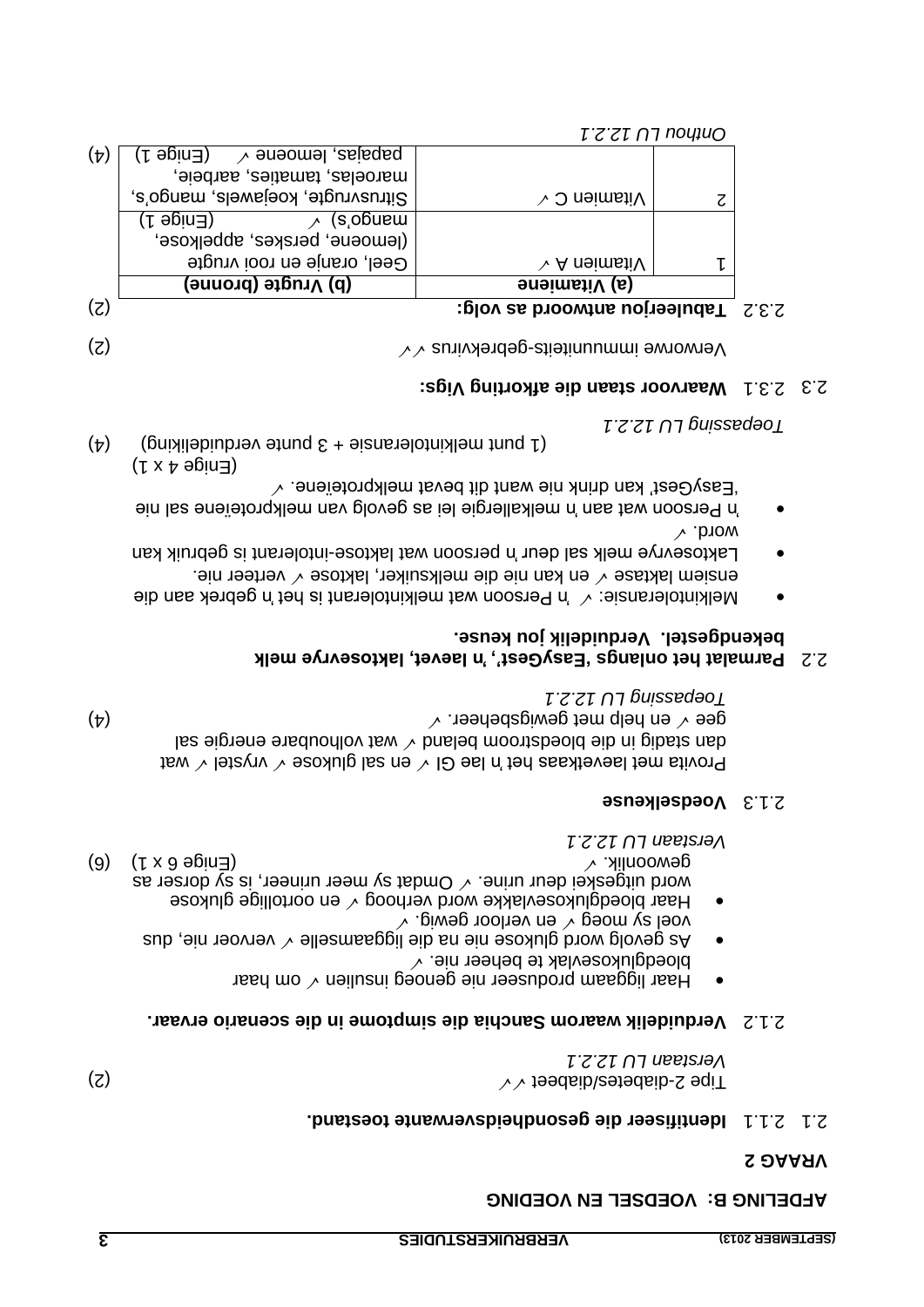# **ANTWOORDBLAD**

# SEPTEMBER 2013

# **A AFDELING**

# **1.2 VRAAG 1.1 VRAAG**

|   |   |   | w |   |       | $\lambda$ r | $\sim$ | . . | _ <i>r r</i> |
|---|---|---|---|---|-------|-------------|--------|-----|--------------|
|   | Π | Ω | Я | А | 4.2.4 |             |        |     | ヤー           |
| ∃ |   | О | Я | A | 5.5.1 |             |        |     | E.1.1        |
| Ⅎ |   | ⌒ | Я | A | S.S.f |             |        |     | $S^{\prime}$ |
| Ⅎ |   |   | Я | A | してし   |             |        |     | レレレ          |
|   |   |   |   |   |       |             |        |     |              |

| $(1 \times 3)$ |
|----------------|
|                |

# $E$  **1.3** D A A 7.1

| 4.S.A  | Transportbesorger  |
|--------|--------------------|
| E.E.I  | <b>Huurkontrak</b> |
| S.E.I  | Oordragkoste       |
| L.E. I | <b>Hitelakte</b>   |



| Ω |                  |
|---|------------------|
|   |                  |
| Я |                  |
|   |                  |
|   | <b>A.I DAASV</b> |

| <b>A.I DAASV</b>                                   | $(\iota)$<br>C<br>たいし<br>$\forall$<br>O<br>В                                                                                |
|----------------------------------------------------|-----------------------------------------------------------------------------------------------------------------------------|
|                                                    | $(\mathsf{L})$<br>A<br>0S.f.f<br>្ញ<br>В<br>O                                                                               |
| $(\lambda \times \mu)$<br>Þ                        | $(\mathsf{L})$<br>C<br>A<br>01.1.1<br>đ<br>8                                                                                |
|                                                    | $\mathcal{L}(\mathcal{S})$<br>81.1.1<br>8<br>A<br>$\Box$<br>្ញ                                                              |
|                                                    | (5)<br>C<br><b>LL.1.1</b><br>O<br>8<br>$\forall$                                                                            |
| Transportbesorger<br>A.E.f                         | (Z)<br>C<br>A<br>91.1.1<br>8<br>Q                                                                                           |
| Huurkontrak<br>E.E.f                               | (5)<br>A<br>$\mathsf{Q}$<br>8<br>$S\upharpoonright \downharpoonright \downharpoonright \downharpoonright$<br>$\overline{a}$ |
| Oordragkoste<br>S.E.                               | $(\mathsf{L})$<br>C<br>$\forall$<br>ヤレレレ<br>8<br>Q                                                                          |
| <b>Titelakte</b><br>1.5.1                          | $\mathcal{E}(\mathcal{S})$<br>C<br>ST.L.<br>$\overline{a}$<br>8<br>$\forall$                                                |
|                                                    | $(\mathsf{L})$<br>C<br>A<br>$ZL^{\prime}L^{\prime}L$<br>O<br>g                                                              |
| <b>E.I DAASV</b>                                   | (Z)<br>O<br>$l \downarrow l \downarrow l$<br>O<br>A<br>ସ୍ପ                                                                  |
|                                                    | $\overline{\textsf{(2)}}$<br>C<br>01.1.1<br>O<br>В<br>$\forall$                                                             |
| $\overline{S}$<br>$(5 \times 1)$                   | $\overline{\mathsf{C}}$<br>$(\mathsf{L})$<br>$\overline{\mathsf{Y}}$<br>0.1.1<br>8<br>đ                                     |
|                                                    | $(\mathsf{L})$<br>$\overline{a}$<br>C<br>$\forall$<br>8.1.1<br>ୱ                                                            |
|                                                    | $(\mathsf{L})$<br>A<br>$L^{\prime}L^{\prime}L$<br>$\overline{a}$<br>8<br>្ញ                                                 |
|                                                    | $(\iota)$<br>C<br>A<br>9.1.1<br>O<br>g                                                                                      |
| G.S.<br>A<br>Ξ<br>O<br>C<br>୫<br>E                 | $(\iota)$<br>G.L.L<br>8<br>A<br>$\Box$<br>្ញ                                                                                |
| $\exists$<br>C<br>8<br>$4.2.4$<br>A<br>$\Box$<br>A | $(\mathsf{L})$<br>C<br>A<br>8<br>ヤレト<br>a                                                                                   |
| C<br>1.2.3<br>$\exists$<br>A<br>Е<br>8<br>$\bf{Q}$ | $(\mathfrak{p})$<br>C<br>E.L.f<br>ସ<br>A<br>$\Box$                                                                          |
| C<br>8<br>2.2.1<br>A<br>Ε<br>크<br>O                | $(\mathsf{L})$<br>8<br>$Z^{\prime}$<br>A<br>O                                                                               |



| 0Þ | <b>JAATOT</b> |
|----|---------------|
|    |               |

A **72**